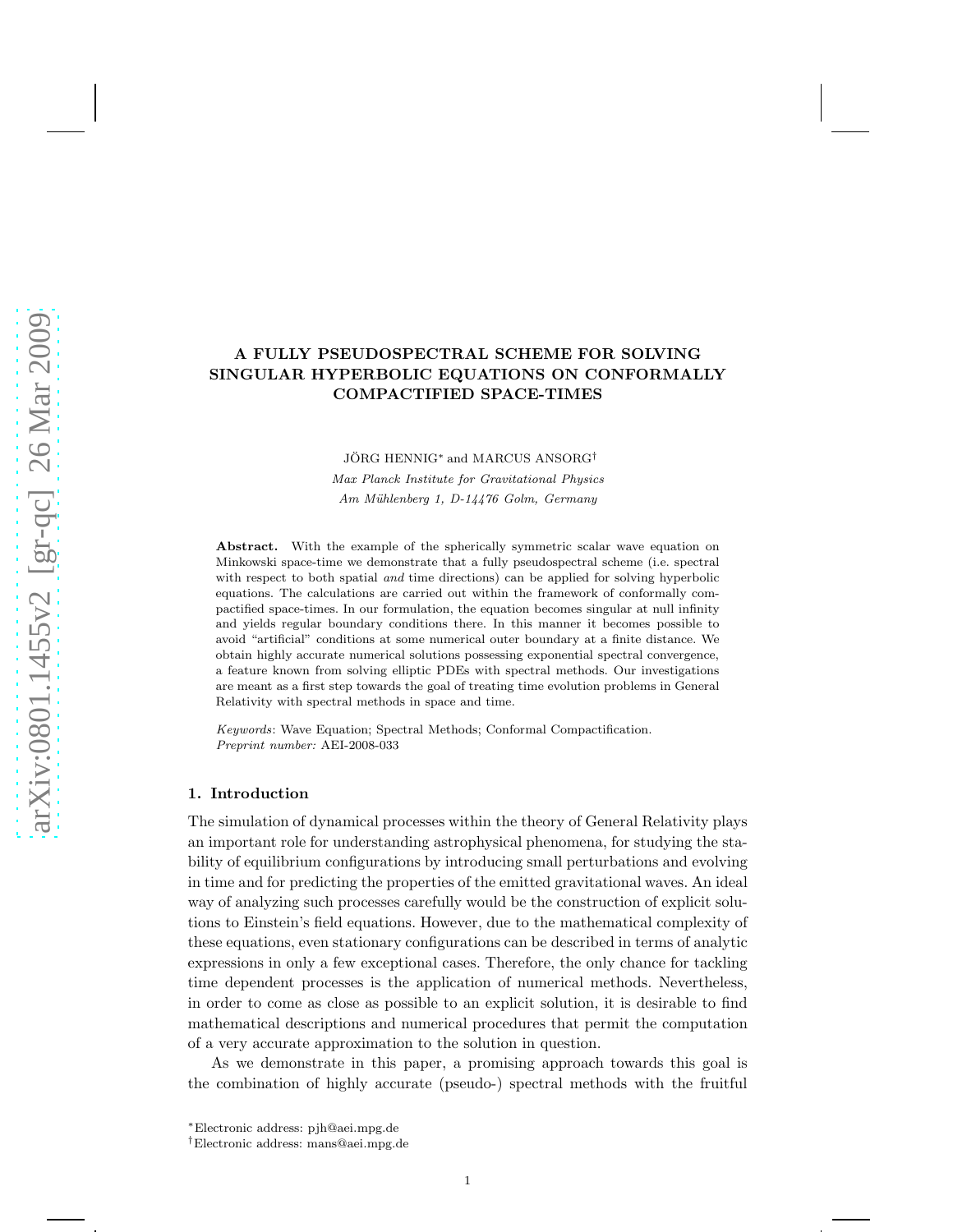concept of conform[a](#page-1-0)lly compactified space-times<sup>a</sup>. By means of spectral methods, general relativistic equilibrium configurations have been obtained with almost machine accuracy [\[3\]](#page-23-0). Dynamical relativistic problems have also been studied utilizing spectral methods (with respect to the spatial directions, combined with finite difference methods in time direction), see e.g. [\[4\]](#page-23-1). (For a comprehensive overview of the applications of spectral methods in general relativity see [\[10\]](#page-23-2).) However, there is only little experience regarding spectral expansions with respect to space and time[b](#page-1-1) [\[13\]](#page-23-3). As a first step towards the goal of treating time evolution problems in General Relativity with a *fully* pseudospectral scheme, we study model equations, in particular linear and non-linear wave equations.

The concept of conformal infinity, i.e. conformally compactified space-times, was introduced by Penrose [\[14\]](#page-23-4) in 1964 (For an overview on this topic see [\[7\]](#page-23-5); numerical studies can be found in [\[8](#page-23-6)[,11](#page-23-7)[,12,](#page-23-8)[17\]](#page-23-9)). Within this scheme we are able to carry out the numerical calculations up to infinity. As a consequence, we have no need of numerical outer boundaries at a finite physical distance. At such finite boundaries one usually imposes particular conditions in order to complete the mathematical problem. These conditions have to be compatible with the differential equation to be solved and should lead to a well-posed problem. (Pseudospectral methods are particularly sensitive with respect to this issue. In the worst case, the numerical simulation breaks down after some time when the errors arising due to incompatible boundary conditions accumulate.) However, in any case the physical meaning of such boundary data and their influence to the solution is unclear. That is why we prefer the conformal compactification.

An additional important feature of the conformal approach is the precise determination of gravitational wave signals at null infinity  $\mathscr{I}$ , which is located at *finite* coordinate distance. Hence one avoids approximative wave extraction techniques at finite physical distance.

Within the conformal concept, hyperbolic differential equations become singular at null infinity. Although it is possible to carry out an appropriate regularization in some special cases (for Einstein's field equations, a suitable reformulation in terms of Friedrich's regular conformal field equations [\[9\]](#page-23-10) can be used), we demonstrate here that this degeneration of the equations permits a careful numerical treatment. In combination with a fully pseudospectral scheme, we obtain highly accurate numerical solutions (up to 12 or 13 correct digits for a double precision code).

The paper is organized as follows. In Sec. [2,](#page-2-0) we recall the conformal compactification of Minkowski space-time. Moreover we consider the scalar wave equation on this background and derive the boundary conditions to be imposed at the singular points of this equation. The numerical method for solving the singular equation

<span id="page-1-0"></span><sup>&</sup>lt;sup>a</sup>In principle, it is also possible to apply the pseudospectral algorithm described in this paper to arbitrary compact domains if the boundary conditions at  $\mathscr I$  are replaced by other conditions at the boundaries of these domains.

<span id="page-1-1"></span> $b$ Only in the context of *finite* and *spectral element methods* the simultaneous space-time treatment of hyperbolic equations is already more common, see e.g. [\[15\]](#page-23-11) and references therein.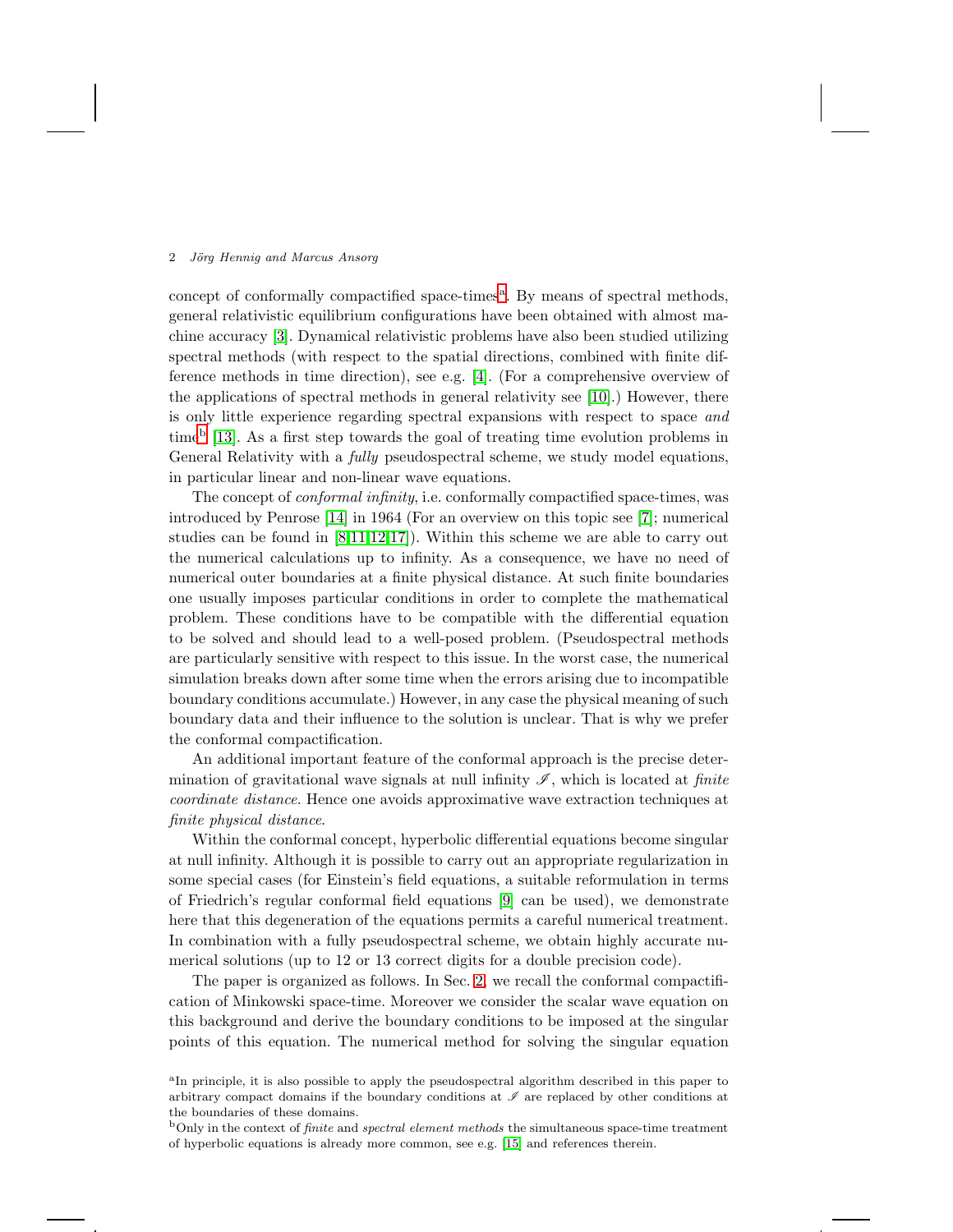is explained in detail in Sec. [3.](#page-5-0) In the subsequent section, we give a number of numerical examples in order to test the method and to study the accuracy of the numerical solutions. In Sec. [5,](#page-13-0) we show that the application of the spectral scheme is not restricted to the homogeneous linear wave equation. To this end we study two additional example equations: an inhomogeneous wave equation and a non-linear wave equation. In Sec. [6,](#page-18-0) we consider a regularized version of the wave equation and demonstrate that our numerical method is also applicable to this equation. Finally, in Sec. [7](#page-19-0) we discuss our results.

# <span id="page-2-0"></span>2. Wave Equation and Compactification

# 2.1. The wave equation

The model equation to be studied throughout most of this paper is the spherically symmetric wave equation

<span id="page-2-1"></span>
$$
\Box f \equiv f_{,rr} + \frac{2}{r} f_{,r} - f_{,tt} = 0, \quad f = f(r,t)
$$
\n(2.1)

on Minkowski space-time with the line element

$$
ds^{2} = dr^{2} + r^{2}(d\vartheta^{2} + \sin^{2}\vartheta d\varphi^{2}) - dt^{2}
$$
 (2.2)

using spherical coordinates  $(r, \vartheta, \varphi, t)$ . The general solution to [\(2.1\)](#page-2-1),

$$
f(r,t) = \frac{a(r+t) + b(r-t)}{r},
$$
\n(2.3)

with  $a, b \in C^2(\mathbb{R})$ , can be used to investigate the accuracy of the numerical solution. Here we restrict ourselves to solutions which are regular at  $r = 0$ . As a consequence, we obtain the condition  $b(x) = -a(-x)$  for all  $x \in \mathbb{R}$ , i.e. we consider solutions of the form

<span id="page-2-2"></span>
$$
f(r,t) = \frac{a(t+r) - a(t-r)}{r}.
$$
 (2.4)

For the conformal compactification of Minkowski space-time, one often uses the following coordinate transformation (see [\[7\]](#page-23-5)):

<span id="page-2-3"></span>
$$
r = \frac{1}{2} \left[ \tan(R + T) + \tan(R - T) \right], \quad t = \frac{1}{2} \left[ \tan(R + T) - \tan(R - T) \right], \tag{2.5}
$$

through which new coordinates R and T are introduced, with  $R \in [0, \frac{\pi}{2}]$ ,  $T \in$  $[R-\frac{\pi}{2},\frac{\pi}{2}-R]$ . The line element takes the form

<span id="page-2-5"></span>
$$
ds^{2} = \frac{1}{Q^{2}P^{2}} \left[ 4(dR^{2} - dT^{2}) + \sin^{2}(2R)(d\vartheta^{2} + \sin^{2}\vartheta d\varphi^{2}) \right]
$$
(2.6)

with

<span id="page-2-4"></span>
$$
Q := \sqrt{2}\cos(R+T), \quad P := \sqrt{2}\cos(R-T). \tag{2.7}
$$

Obviously, the metric components are singular at null infinity  $\mathscr{I}$ , i.e. at  $R\pm T = \pi/2$ where  $P = 0$  or  $Q = 0$ . However, the rescaled line element  $d\bar{s}^2 = Q^2 P^2 ds^2$  is regular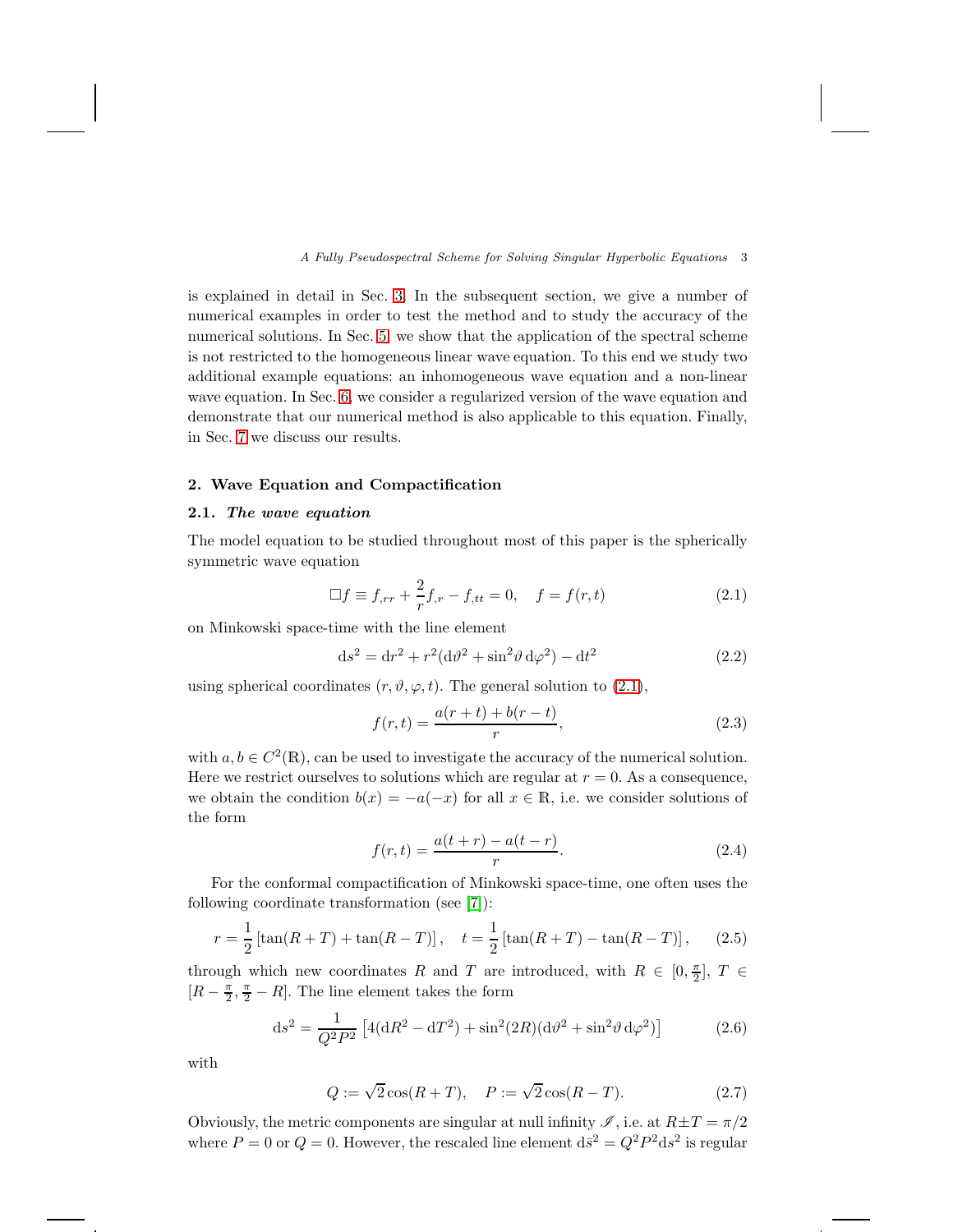4 Jörg Hennig and Marcus Ansorg



<span id="page-3-0"></span>Fig. 1. The standard conformal diagram of Minkowski space-time. The line  $R = 0$  corresponds to the center of symmetry  $r = 0$ . Furthermore, past and future null infinity  $\mathscr{I}^{\pm}$ , past and future time-like infinity  $i^{\pm}$ , and space-like infinity  $i^0$  are marked accordingly.

at  $\mathcal I$ . The domain on which R and T are defined is illustrated by the well-known standard conformal diagram, see Fig. [1.](#page-3-0)

For the wave equation in terms of the coordinates  $R$  and  $T$  one obtains

<span id="page-3-1"></span>
$$
QP(f_{,RR} - f_{,TT}) + 2\frac{(Q^2 + P^2)f_{,R} + (Q^2 - P^2)f_{,T}}{\sin(2R)} = 0.
$$
 (2.8)

The general solution [\(2.4\)](#page-2-2) can be written as

<span id="page-3-2"></span>
$$
f(R,T) = \frac{A(T+R) - A(T-R)}{\tan(R+T) + \tan(R-T)}
$$
\n(2.9)

with  $A(x) := a(\tan x)$  for all  $x \in [-\pi/2, \pi/2]$ . Due to the appearance of the functions  $P, Q$  and  $sin(2R)$ , the wave equation  $(2.8)$  is singular at infinity (as a consequence of the compactification) and at the center of symmetry (as an effect of the spherical coordinates), i.e. at the following points:

- $i^-$  and  $\mathscr{I}^-: R T = \frac{\pi}{2} \Rightarrow P = 0$
- $i^+$  and  $\mathscr{I}^+$ :  $R + T = \frac{\pi}{2} \Rightarrow Q = 0$
- $i^0$ :  $R \pm T = \frac{\pi}{2}$   $\Rightarrow$   $P = Q = 0$
- $R = 0$ :  $\sin(2R) = 0$ .

In the numerical scheme we need to treat these points particularly carefully, in order to derive well-defined boundary conditions, as will be discussed in the next subsection.

We study two different types of initial boundary value problems (IBVP) for the wave equation  $(2.8)$ , see Fig. [2.](#page-4-0) In a *hyperboloidal IBVP* we prescribe initial data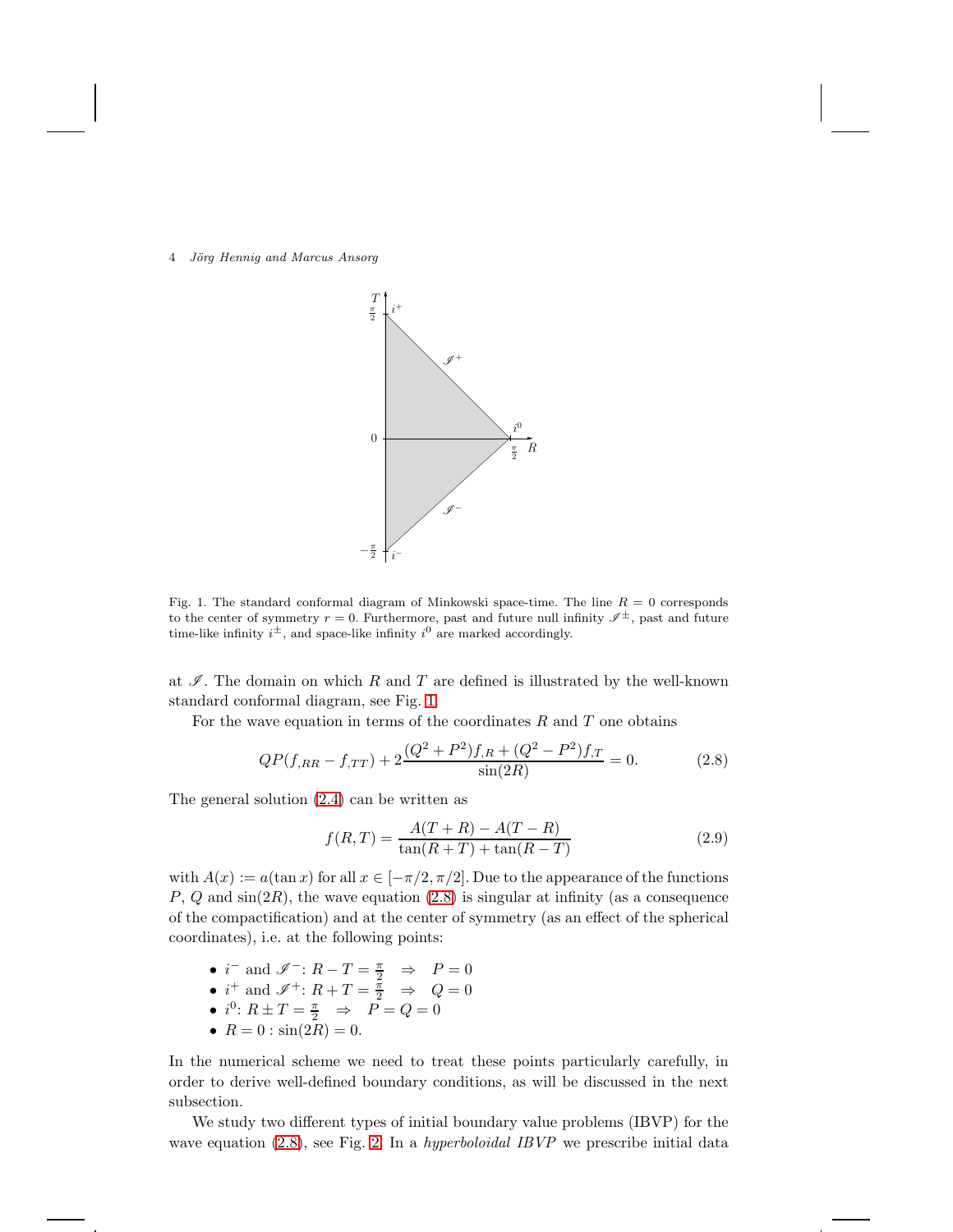(the values of f and the time derivative  $f_{,T}$ ) on the hyperboloidal sli[c](#page-4-1)e<sup>c</sup>  $T = T_{\min}$ and evolve these data up to another hyperboloidal slice  $T = T_{\text{max}}$ . For the second type we consider a "standard" Cauchy problem, in which initial data are given on the particular Cauchy surface  $T = t = 0$ . From these data, the entire future of f up to  $i^+$  and  $\mathscr{I}^+$  is determined. As a consequence of the time symmetry of the wave equation, the past of f can be calculated in the same manner. We thus obtain the function f everywhere.

For relativistic time evolution problems, initial data on Cauchy surfaces have to be constructed very carefully in order to avoid (logarithmic) singularities at  $i^0$ which cannot be removed easily by means of a coordinate transformation. Solutions to this problem have been discussed by Corvino [\[5\]](#page-23-12), utilizing a "gluing" technique in order to obtain initial data which are exact Schwarzschild data near spatial infinity, and more generally by Dain and Friedrich [\[6\]](#page-23-13). Note that, on the other hand, there are specific conditions which guarantee the regularity at  $\mathscr I$  of initial data on hyperboloidal slices [\[1](#page-23-14)[,2\]](#page-23-15). For this reason, we concentrate primarily on the hyperboloidal IBVP problem here.



<span id="page-4-0"></span>Fig. 2. The numerical domains for the hyperboloidal initial boundary value problem (left) and the standard Cauchy problem (right).

### 2.2. Boundary conditions

The appropriate boun[d](#page-4-2)ary conditions<sup>d</sup> at the singular boundaries  $\mathscr I$  and  $R = 0$ follow from an analysis of the wave equation [\(2.8\)](#page-3-1) at these "critical" points. In this

<sup>c</sup>A slice is called *hyperboloidal* if it is space-like everywhere and extends up to  $\mathcal{I}$ .

<span id="page-4-2"></span><span id="page-4-1"></span><sup>d</sup>Note that we denote any equations to be imposed at inner and outer borders of the numerical domain as "boundary conditions", even if they may be of quite different nature (regularity conditions at coordinate singularities, conditions at  $\mathscr{I}$ , second order conditions, ...).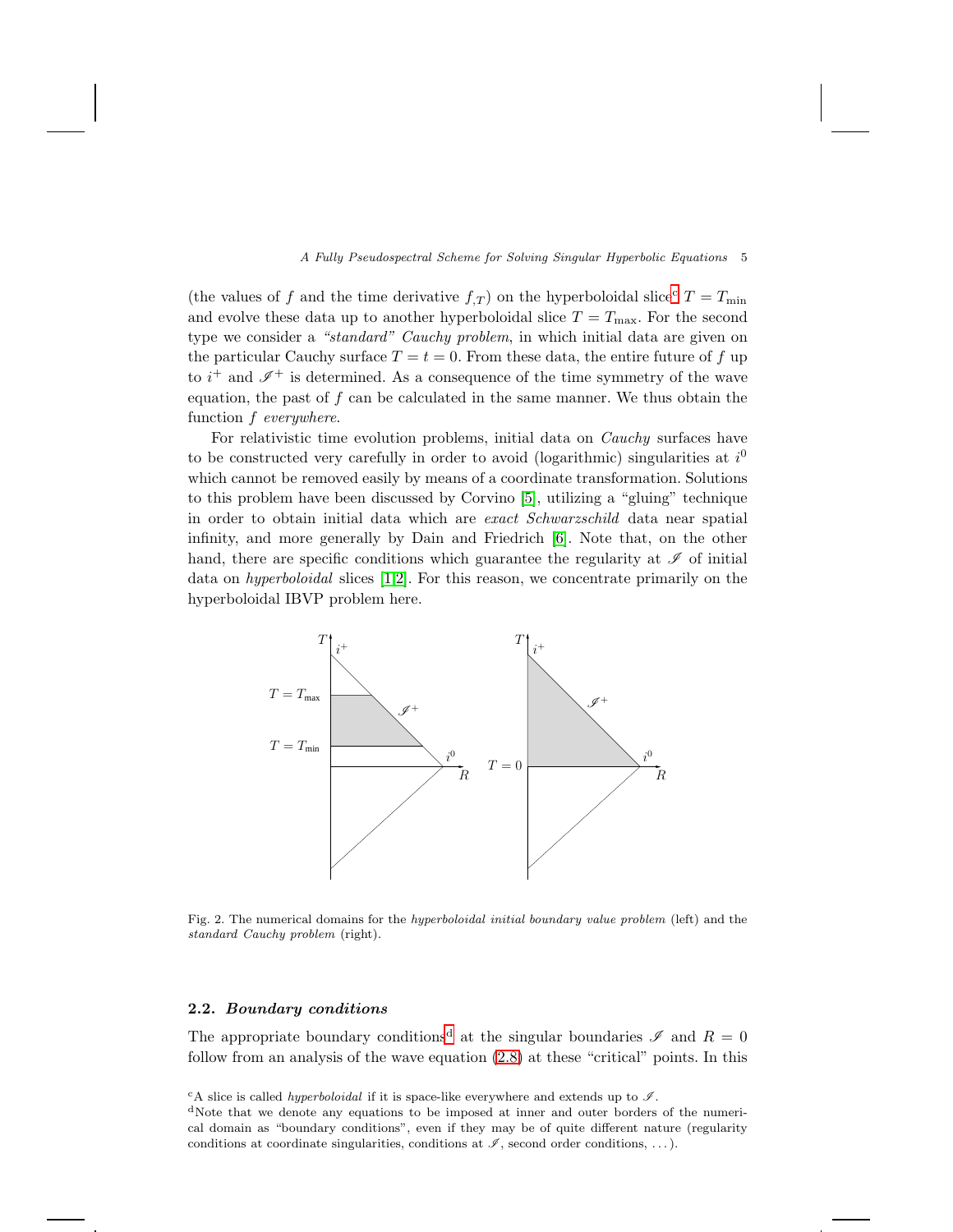investigation we assume regularity of the solution, i.e. bounded first and second order derivatives.

In order to derive a condition at  $R = 0$ , we first multiply [\(2.8\)](#page-3-1) with  $sin(2R)$ and then perform the limit  $R \to 0$ . Since  $P = Q = \cos T$  as  $R \to 0$ , the following Neumann condition

<span id="page-5-2"></span>
$$
f_{,R} = 0 \tag{2.10}
$$

arises. Being a necessary requirement in the context of spherical symmetry, this condition also appears as a consequence of the wave equation.

At  $\mathscr{I}^+$  the relation  $Q = 0$  holds, and hence the wave equation implies the condition

<span id="page-5-1"></span>
$$
f_{,R} - f_{,T} = 0.\t\t(2.11)
$$

Similarly, at  $\mathscr{I}^-$  one finds that  $f_{,R} + f_{,T} = 0$ . Thus the tangential derivative of  $f$ along  $\mathscr I$  vanishes, i.e.  $f_{,\mu}t^{\mu} = 0$ , where  $t^{\mu} = (1, t^{\vartheta}, t^{\varphi}, \mp 1)$  is a tangential vector on  $\mathscr{I}$ . As a consequence, one may choose either the boundary condition [\(2.11\)](#page-5-1) at  $\mathscr{I}^+$ or the Dirichlet condition

<span id="page-5-3"></span>
$$
f = \text{constant.} \tag{2.12}
$$

In the latter case, the constant needs to be read off from the initial data which also extend up to  $\mathscr{I}$ .

#### <span id="page-5-0"></span>3. Numerical Method

In this section we describe the numerical procedure for solving the wave equation  $(2.8)$  with the boundary conditions  $(2.10)$  and  $(2.11)$  or  $(2.12)$  for the two types of mathematical problems — the hyperboloidal IBVP and the Cauchy problem (see Fig. [2\)](#page-4-0).

The numerical method consists of the following ingredients:

- (1) Mapping of the physical domain onto a unit square (or onto several unit squares) by introducing appropriate coordinate transformations. The coordinates being defined on the unit square(s) are referred to as *spectral coordinates*.
- (2) Expressing the "wave function"  $f$  in terms of another unknown function such that the initial conditions are satisfied automatically.
- (3) Expansion of this unknown function in terms of a truncated series of Chebyshev polynomials with respect to the spectral coordinates. A particular finite resolution for the numerical approximation is chosen and appropriate grid points in the spectral coordinates on the unit square(s) are identified.
- (4) Formulation of an algebraic system of equations for the values of the unknown function at the coordinate grid points. This system results from the evaluation of the wave equation and the boundary conditions within the spectral approximation scheme being chosen.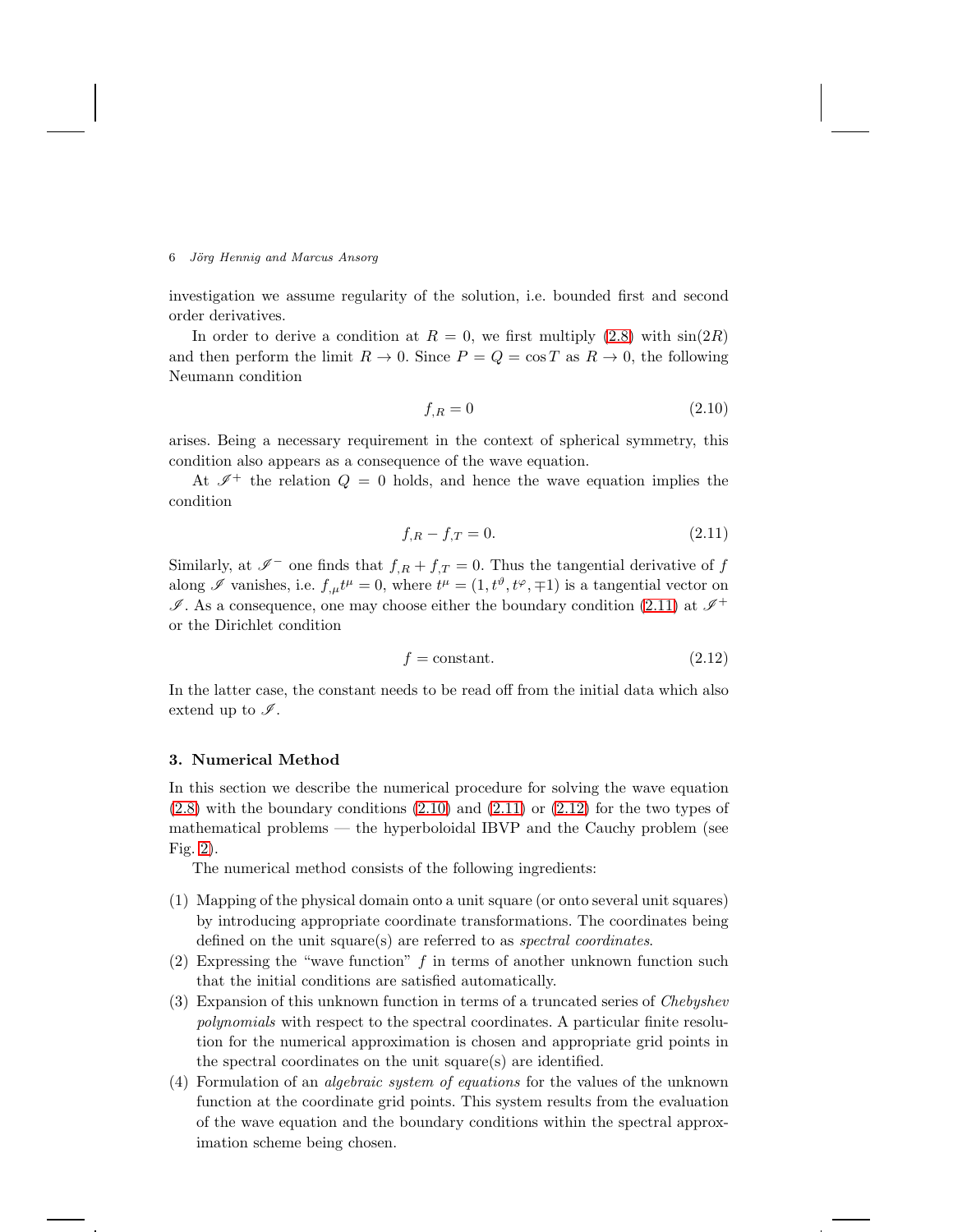(5) Calculation of the solution of this system by means of the Newton-Raphson method.

These points are described in some detail in the following subsections.

## <span id="page-6-0"></span>3.1. Spectral coordinates

Smooth functions can be expressed in terms of spectral Chebyshev expansions provided these functions are defined on an interval or, for more-dimensional functions, on a cross product of intervals. For this reason we introduce an appropriate coordinate mapping through which the physical domain is obtained as the image of the unit square (in the 1+1-dimensional problem considered here).

For the hyperboloidal IBVP we use the coordinate transformation

$$
R = \left[\frac{\pi}{2} - T_{\min} - (T_{\max} - T_{\min})\tau\right]\sigma, \quad T = T_{\min} + (T_{\max} - T_{\min})\tau,
$$
 (3.1)

with  $\sigma, \tau \in [0, 1]$ . An illustration of these coordinates is given in Fig. [3a](#page-7-0), where particular  $\sigma$ - and  $\tau$ -coordinate lines are shown. The physical boundaries  $T = T_{\text{min}}$ ,  $T = T_{\text{max}}$ ,  $R = 0$  and  $\mathscr{I}^+$  are mapped to the edges  $\tau = 0$ ,  $\tau = 1$ ,  $\sigma = 0$  and  $\sigma = 1$ of the square, respectively.

Note that at the points  $i^0$  and  $i^+$  the wave function is not analytic with respect to the coordinates  $R$  and  $T$ . Therefore, in the case of the standard Cauchy problem, it is necessary to introduce a singular coordinate mapping through which the wave function becomes analytic with respect to the spectral coordinates. To this end we divide up the physical domain into two triangular subdomains and map each of these subdomains onto a unit square, see Fig. [3b](#page-7-0). We use the particular coordinates

$$
R = \frac{\pi}{4} \left[ 2\sigma + (1 - \sigma)\tau \right], \quad T = \frac{\pi}{4} (1 - \sigma)\tau
$$
\n
$$
(3.2)
$$

in domain 1 and

$$
R = \frac{\pi}{4}(1 - \sigma)\tau, \quad T = \frac{\pi}{4}[2\sigma + (1 - \sigma)\tau]
$$
 (3.3)

in domain 2. The edges of the two squares correspond to  $R = 0, T = 0, i^0, i^+,$ sections of  $\mathscr{I}^+$ , and, additionally, the common boundary  $\mathcal{B} = \{(R, T) : R = T; 0 \leq \mathcal{B}\}$  $R \leq \pi/4$  between the two domains. Boundary conditions at B can be derived from the requirement that the wave function  $f$  be analytic in a neighbourhood of the initial slice  $T = 0$ . As a consequence of the wave equation, f is then analytic everywhere in the domain of dependence. In particular, for the standard Cauchy problem it follows that f possesses a continuous and differentiable transition at  $\beta$ .

The particular choice of the spectral coordinates is not unique. Also the boundary  $\beta$  (in the Cauchy problem) could have been chosen to be at a different location (e.g. at  $T = \alpha R$  with  $\alpha = \text{constant} \neq 1$ ). Although our choice  $(T = R)$  represents a characteristic curve of the wave equation, in general the curve does not need to possess specific features with respect to the underlying equation.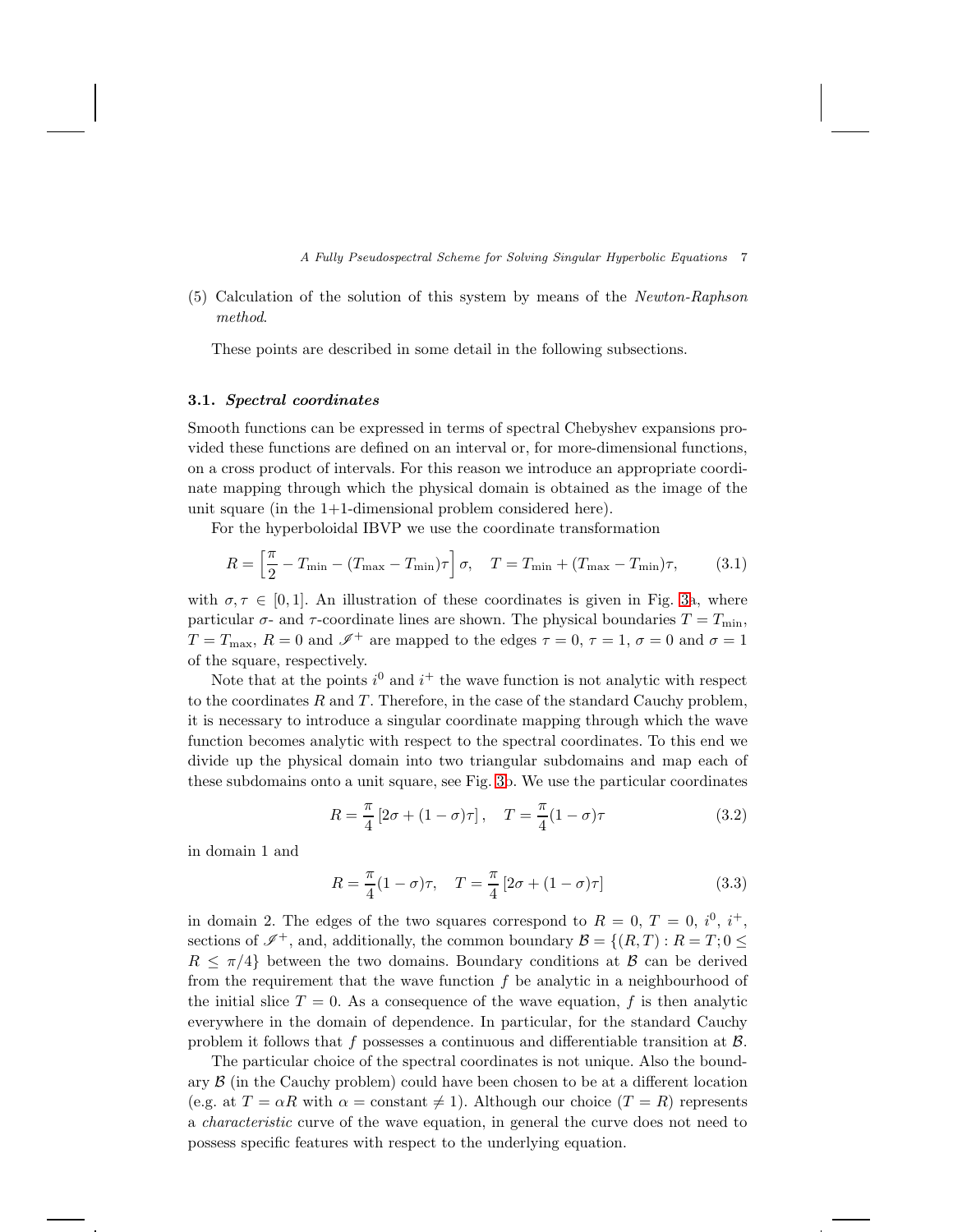



<span id="page-7-0"></span>Fig. 3. Illustration of the spectral coordinates  $\sigma$  and  $\tau$  for the two types of IBVPs.

# 3.2. Initial conditions

A prescribed set of initial conditions for the wave equation, to be imposed at  $T =$  $T_{\text{min}}$  (i.e. at  $\tau = 0$ ), can be satisfied automatically through a specific ansatz for the wave function f. For given functions  $G(R)$  and  $H(R)$  with

$$
f(R, T = T_{\min}) = G(R), \quad f_{,T}(R, T = T_{\min}) = H(R),
$$
 (3.4)

we replace f, expressed as a function of the spectral coordinates  $\sigma$  and  $\tau$ , by a function  $f_2$  via

<span id="page-7-1"></span>
$$
f(\sigma, \tau) = f_0(\sigma) + f_1(\sigma)\tau + f_2(\sigma, \tau)\tau^2.
$$
\n(3.5)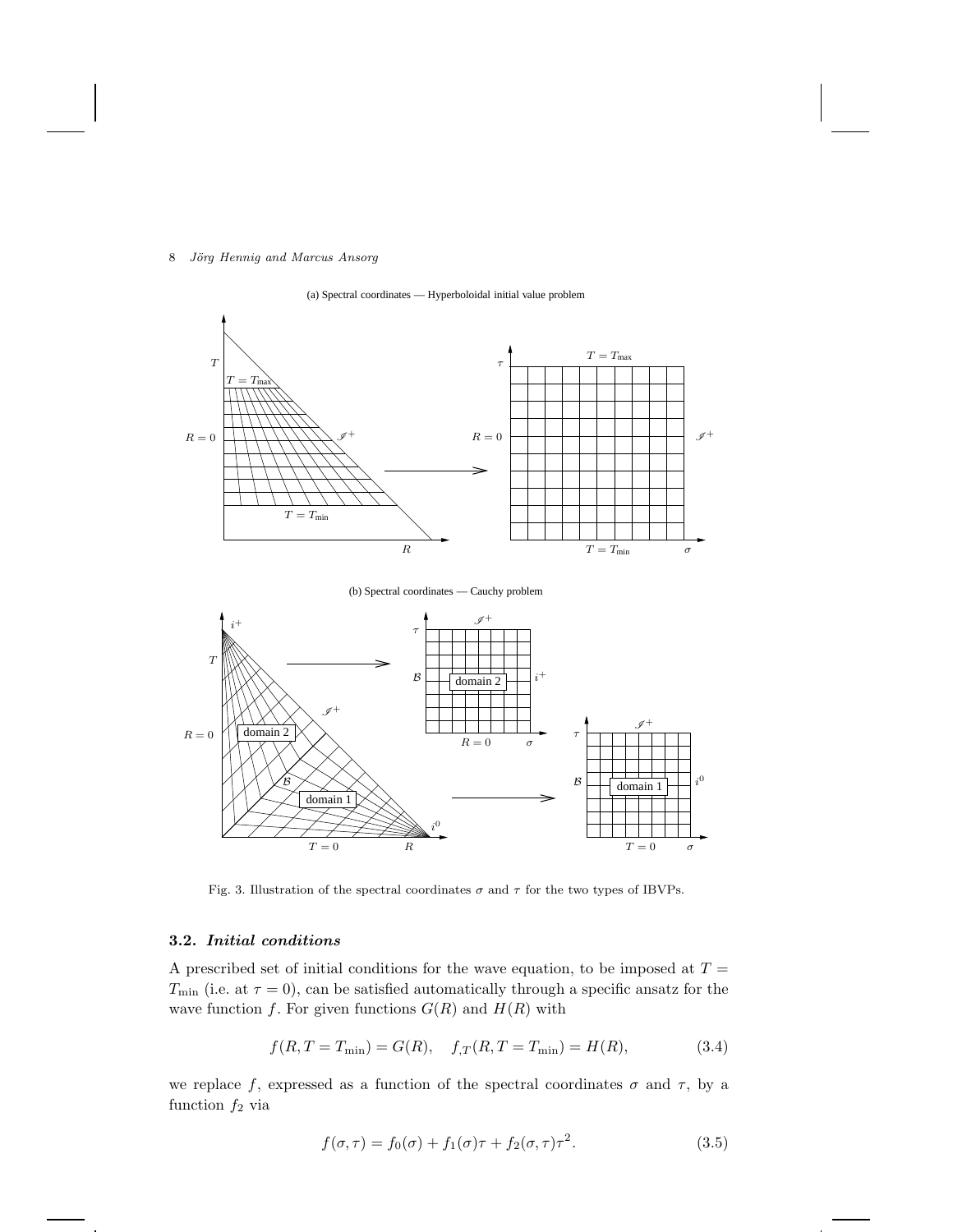The functions  $f_0(\sigma)$  and  $f_1(\sigma)$  are given in terms of the initial data by

$$
f_0(\sigma) = f(\sigma, \tau = 0) = G[R(\sigma, \tau = 0)]
$$
\n(3.6)

and

$$
f_1(\sigma) = \frac{\partial f(\sigma, \tau)}{\partial \tau}\Big|_{\tau=0} = \frac{\partial f}{\partial R}\frac{\partial R}{\partial \tau} + \frac{\partial f}{\partial T}\frac{\partial T}{\partial \tau}\Big|_{\tau=0} = \frac{\partial G}{\partial R}\frac{\partial R}{\partial \tau} + H\frac{\partial T}{\partial \tau}\Big|_{\tau=0}.
$$
 (3.7)

In this manner, for any regular choice of the new unknown quantity  $f_2(\sigma, \tau)$ , the function  $f(\sigma, \tau)$  as given in [\(3.5\)](#page-7-1) satisfies the correct initial conditions at  $\tau = 0$ .

## 3.3. Chebyshev approximation

In a spectral method the unknown functions are approximated in terms of appropriate basis functions. Here we choose Chebyshev polynomials defined on the interval [0, 1]. In particular, we approximate  $f_2$  by

<span id="page-8-1"></span>
$$
f_2(\sigma, \tau) \approx \sum_{i=0}^{N_{\sigma}} \sum_{j=0}^{N_{\tau}} c_{ij} T_i (2\sigma - 1) T_j (2\tau - 1),
$$
\n(3.8)

where  $T_n$  denotes the nth Chebyshev polynomial,  $c_{ij}$  the Chebyshev coefficients, and

$$
n_{\sigma} = N_{\sigma} + 1, \quad n_{\tau} = N_{\tau} + 1 \tag{3.9}
$$

are the prescribed resolution orders with respect to the spectral directions.

In accordance with this choice we introduce the following spectral collocation points  $P_{ij} = (\sigma_i, \tau_j)$  at which the the wave equation and the boundary conditions are evaluated in order to build up an algebraic system of equations (see next subsection):

$$
\sigma_i = \sin^2\left(\frac{\pi}{2} \frac{i}{N_\sigma}\right), \quad i = 0, 1, \dots, N_\sigma \tag{3.10}
$$

$$
\tau_j = \sin^2\left(\frac{\pi}{2}\frac{j}{N_\tau}\right), \quad j = 0, 1, \dots, N_\tau. \tag{3.11}
$$

Note that we choose to use the extrema of the Chebyshev polynomials (Gauss-Lobatto collocation points) so as to have gridpoints lying on the boundaries.

# <span id="page-8-0"></span>3.4. Algebraic system of equations

For a given spectral approximation order, it is straightforward to compute from the values  $X_{ij} := f_2(\sigma_i, \tau_j)$ 

- (1) the Chebyshev coefficients of  $f_2$
- (2) the Chebyshev coefficients of the first and second derivatives of  $f_2$  with respect to the spectral coordinates  $\sigma$  and  $\tau$
- (3) the values of these derivatives at the spectral collocation points  $P_{ij} = (\sigma_i, \tau_j)$ .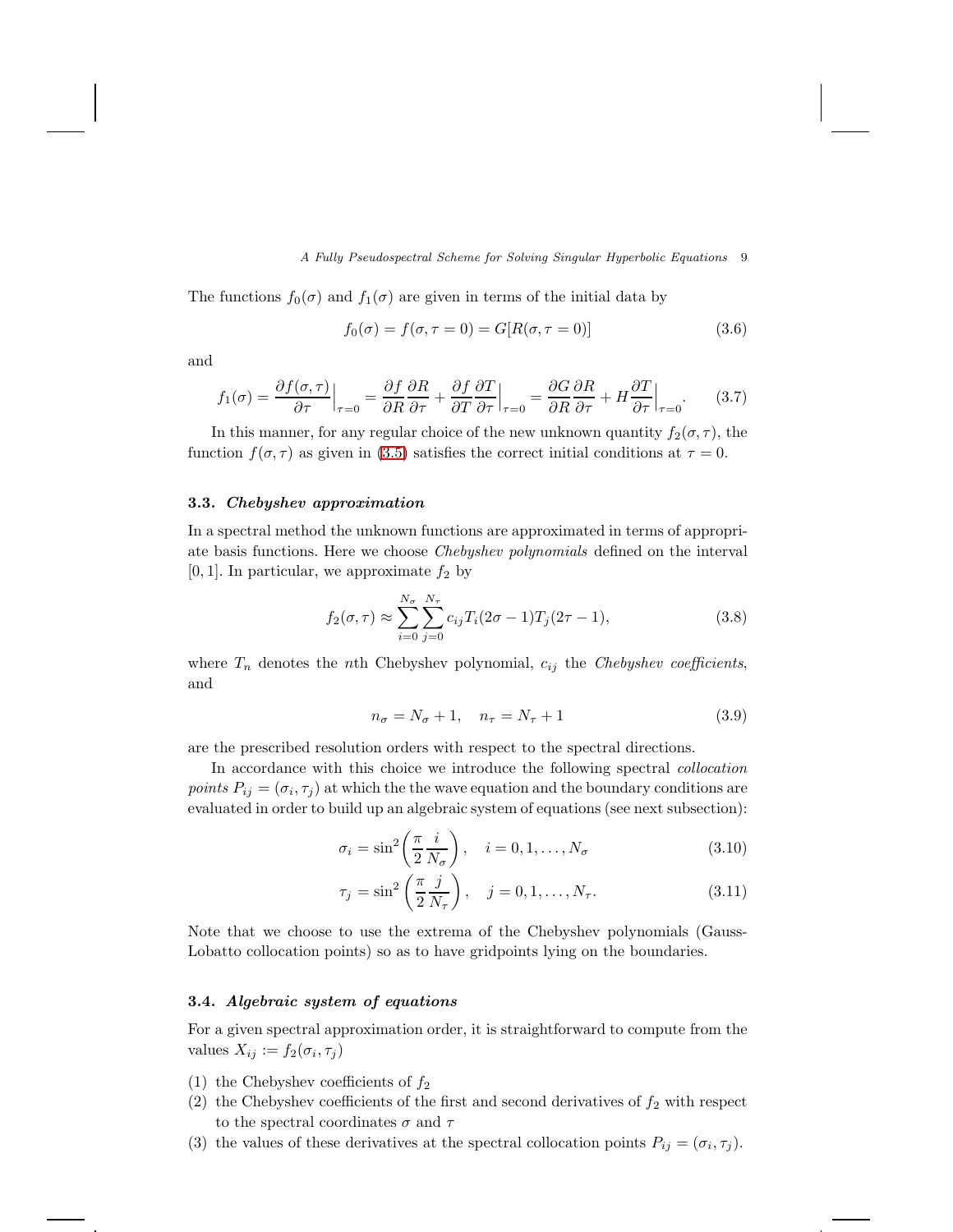For any values  $X_{ij}$  it thus becomes possible to "evaluate" the wave equation at the spectral gridpoints by inserting the function and derivative values. The mathematical task to be solved can therefore be formulated as follows: Calculate the  $n_{\sigma} \times n_{\tau}$ unknown values  $X_{ij}$  as the solution of the algebraic system of the  $n_{\sigma} \times n_{\tau}$  equations  $F_{ij}(X_{kl}) = 0$ , where  $F_{ij}$  is the left hand side of the wave equation or boundary condition evaluated from  $X_{kl}$  at the grid-point  $(i, j)$ .

In the case of the hyperboloidal IBVP the following equations arise:

<span id="page-9-0"></span>at 
$$
R = 0
$$
:  $f_{,R} = 0$ , at  $\mathcal{I}^+$ :  $f_{,R} - f_{,T} = 0$ ,  
otherwise: the wave equation, (3.12)

and in the Cauchy problem

<span id="page-9-1"></span>at 
$$
R = 0
$$
:  $f_{,R} = 0$ , at  $\mathcal{I}^+$ ,  $i_0$  and  $i^+$ :  $f = 0$ ,  
at  $\mathcal{B}$ :  $f$  and  $\frac{\partial f}{\partial n}$  continuous, otherwise: the wave equation, (3.13)

where  $\partial f / \partial n$  denotes the normal derivative with respect to the boundary  $\beta$  (here,  $\partial f / \partial n \propto f_{,R} - f_{,T}$ . The condition  $f = 0$  at infinity is true for all initial data vanishing at infinity.  $(f = 0$  at infinity is automatically guaranteed for all bounded functions  $A(x)$  in the general solution [\(2.9\)](#page-3-2) of the wave equation.)

It turns out that there are two exceptional points at which the conditions [\(3.12\)](#page-9-0) or [\(3.13\)](#page-9-1) are already satisfied as a consequence of the "ansatz" [\(3.5\)](#page-7-1):

Point 1: 
$$
\sigma = \tau = 0
$$
, Point 2:  $\sigma = 1, \tau = 0$ .

These points correspond to the intersections of the initial slice  $T = T_{\text{min}}$  with  $R = 0$ and with  $\mathscr{I}^+$  (in the hyperboloidal IBVP) or with  $i^0$  (in domain 1 in the Cauchy problem). For example, at  $\sigma = \tau = 0$ , the condition  $f_{,R} = 0$  reduces to  $g_{,R} = 0$ which is already satisfied for the spherically symmetric initial data.

Therefore, additional conditions need to be imposed at these two points, in order to complete the algebraic system of equations. As with the various other boundary conditions, these conditions also follow from the wave equation [\(2.8\)](#page-3-1).

In the limit  $R \to 0$  one obtains

<span id="page-9-2"></span>
$$
3f_{,RR} - f_{,TT} - 4\tan T f_{,T} = 0.
$$
\n(3.14)

At  $\mathscr{I}^+$  the following condition can be derived

<span id="page-9-3"></span>
$$
f_{,RR} + f_{,TT} - 2f_{,RT} = 0.
$$
\n(3.15)

Finally, in the case of the Cauchy problem, at  $\sigma = 1$  and  $\tau = 0$  we impose the condition

$$
f_2 = 0.\t\t(3.16)
$$

This is a consequence of [\(3.5\)](#page-7-1) and the fact that  $f = 0$  at  $\mathscr{I}$ . Since  $f_0 = f_1 = 0$ for  $\sigma = 1$ , it follows that  $f_2(\sigma = 1, \tau \neq 0) = 0$ . Hence, for a continuous function,  $f_2(\sigma = 1, \tau = 0) = 0$  holds.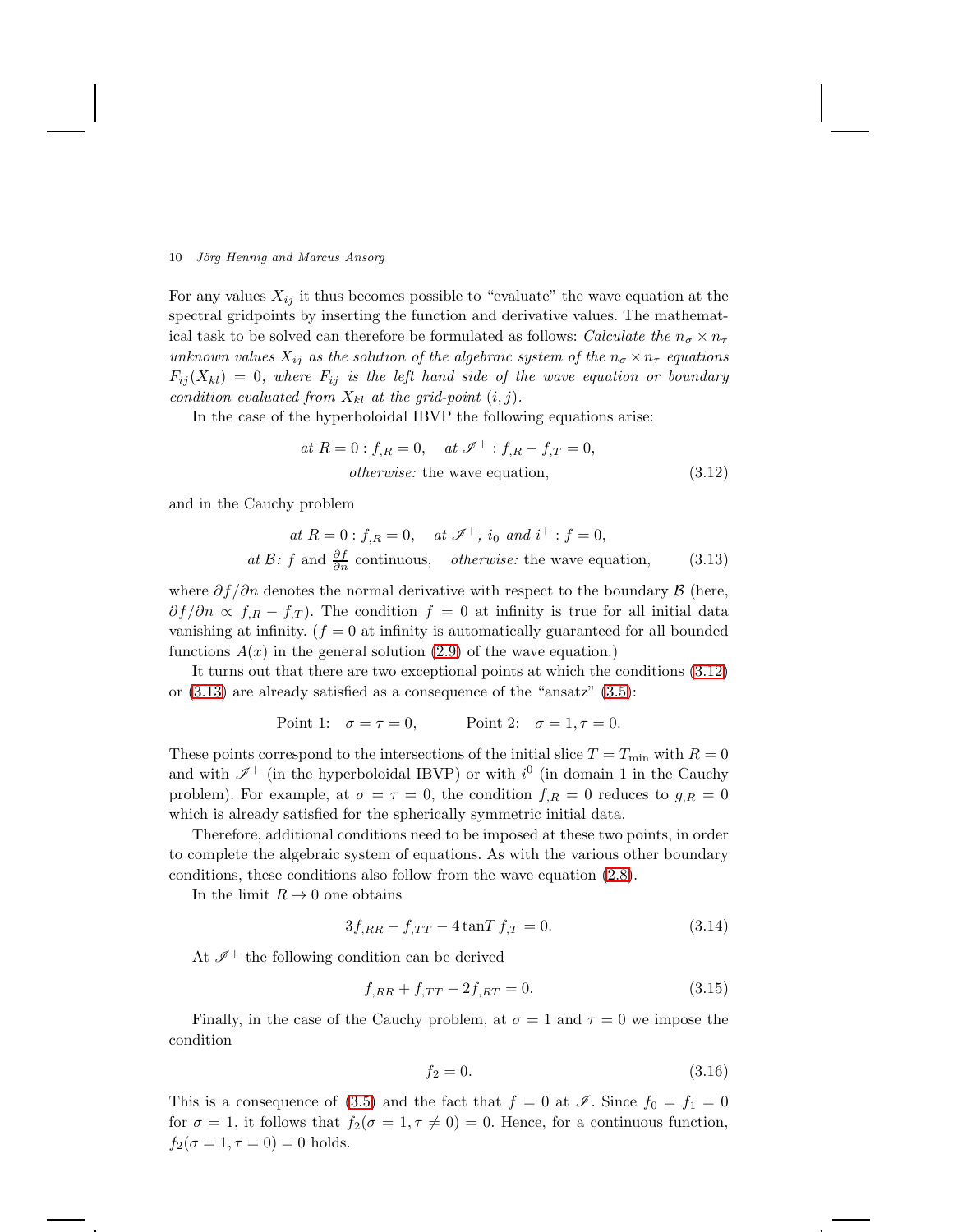#### 3.5. Newton Raphson method

Throughout most of this paper we concentrate on the linear wave equation, for which the system  $F_{ij}(X_{kl}) = 0$  is linear. A corresponding solution method as e.g. the Gauss-Jordan elimination or the LU decomposition would provide us with the solution to our IBVP. However, in order to tackle non-linear equations it is necessary to use a more general scheme. For this reason we choose the Newton Raphson method.

We define the  $n_{\sigma} \times n_{\tau}$ -dimensional vectors

$$
\mathbf{X} := (X_{00}, X_{01}, \dots, X_{0N_{\tau}}, X_{10}, \dots, X_{1N_{\tau}}, \dots, X_{N_{\sigma}0}, \dots, X_{N_{\sigma}N_{\tau}}),
$$
(3.17)

$$
\mathbf{F} := (F_{00}, F_{01}, \dots, F_{0, N_{\tau}}, F_{10}, \dots, F_{1N_{\tau}}, \dots, F_{N_{\sigma}, 0}, \dots, F_{N_{\sigma}, N_{\tau}}),
$$
(3.18)

containing all components of  $X_{ij}$  and  $F_{ij}$ . Hence, the system of equations can be written as

<span id="page-10-0"></span>
$$
\mathbf{F}(\mathbf{X}) = \mathbf{0}.\tag{3.19}
$$

Within the Newton Raphson method, the system [\(3.19\)](#page-10-0) is solved iteratively using an "initial guess"  $X^0$  and computing the successive vectors

$$
\mathbf{X}^{n+1} = \mathbf{X}^n - [\mathbf{F}'(\mathbf{X}^n)]^{-1} \mathbf{F}(\mathbf{X}^n).
$$
 (3.20)

Here we approximate the *Jacobi matrix*  $\mathbf{F}' = (\partial F_i/\partial X_i)$  through a second order finit[e](#page-10-1) difference representation and obtain the inverse via an LU decomposition<sup>e</sup>.

### 4. Test of the Method with Explicit Examples

### 4.1. Numerical accuracy

We study several explicit examples in order to investigate the effectiveness of our numerical method. From [\(2.9\)](#page-3-2) we can construct a particular solution to the wave equation by choosing the appropriate function  $A(x)$ . For a given time interval  $[T_{\min}, T_{\max}]$ , where  $0 \le T_{\min} < T_{\max} \le \frac{\pi}{2}$  (equal signs in the case of the standard Cauchy problem), we read off f and  $f_{,T}$  at  $T = T_{\text{min}}$  as initial data for the numerical method and solve for  $f$  in the entire domain expanding up to the maximal time  $T = T_{\text{max}}$ .

As a measure of the overall numerical accuracy, we calculate the numerical residual

<span id="page-10-2"></span>
$$
R_{\text{num}}(n_{\sigma}, n_{\tau}) := \max_{(\sigma, \tau) \in [0, 1]^2} |f_{\text{num}}(\sigma, \tau) - f_{\text{an}}(\sigma, \tau)|,
$$
\n(4.1)

where  $f_{\text{num}}$  and  $f_{\text{an}}$  denote the numerical and analytical solution, respectively.

In order to investigate to what extent the numerical method is effective and leads to accurate solutions, we compare  $R_{\text{num}}$  to the *analytical* error caused by an

<span id="page-10-1"></span>eNote that for our  $1+1$ -dimensional IBVP a direct matrix inversion is computationally feasible. However, for higher dimensional problems such methods are too computationally expensive and one requires the use of iterative matrix inversion methods.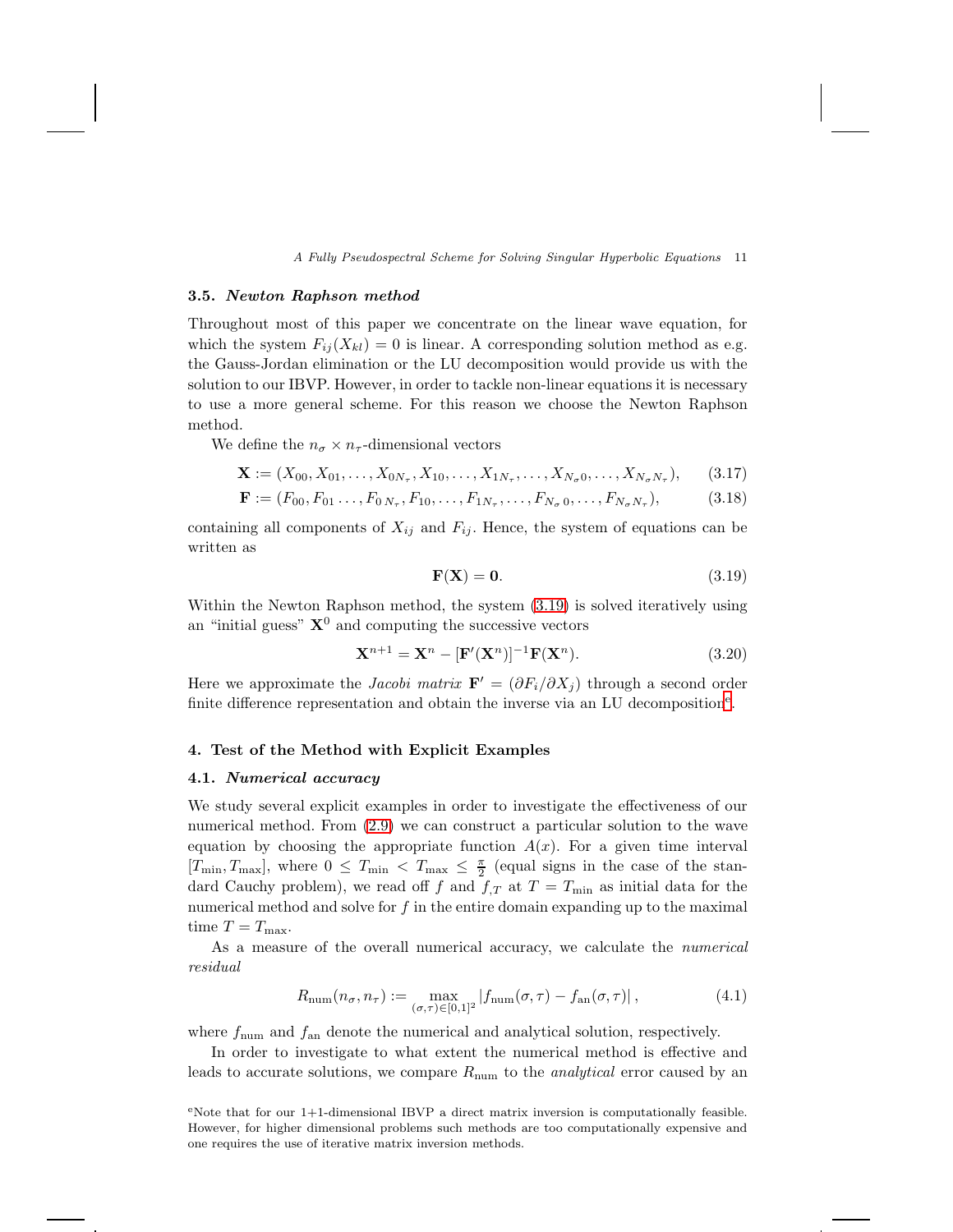exact Chebyshev representation of the given resolution order. This error is given by the following analytical residual

<span id="page-11-1"></span>
$$
R_{\text{an}}(n_{\sigma}, n_{\tau}) := \max_{(\sigma,\tau) \in [0,1]^2} |f_{\text{approx}}(\sigma, \tau) - f_{\text{an}}(\sigma, \tau)| \tag{4.2}
$$

and describes the maximal difference between the analytical solution  $f_{an}$  and its Chebyshev approximation

<span id="page-11-2"></span>
$$
f_{\rm approx} = \sum_{i=0}^{n_{\sigma}-1} \sum_{j=0}^{n_{\tau}-1} \tilde{c}_{ij} T_i (2\sigma - 1) T_j (2\tau - 1)
$$
 (4.3)

o[f](#page-11-0) the order  $(n_{\sigma}, n_{\tau})^{\text{f}}$ .

Since the error  $(4.2)$  of the Chebyshev approximation  $(4.3)$  is close to the smallest possible polynomial approximation error (which one would obtain for the optimal approximation polynom of the particular function to be approximated),  $R_{\rm an}$  provides a good measure for the effectiveness and potential accuracy of our numerical method. In the subsequent subsection, we display plots of both residuals  $R_{\text{num}}$  and  $R_{\rm an}$  for several example solutions.

A well-known property of Chebyshev approximations for smooth functions is an exponential decay of  $R_{an}$  with increasing resolution (up to a final saturation level of order  $10^{-14}$  or  $10^{-15}$  due to the finite machine accuracy of 16 numerical digits being used). As will be demonstrated below, the numerical residuals  $R_{\text{num}}$  also possess an exponential fall-off and reach a final saturation level near the final level of  $R_{an}$ .

Another important issue is the dependence of the numerical residual on the size of the time interval  $[T_{\min}, T_{\max}]$ . It turns out that without substantial loss of accuracy we may choose a time step that is comparable to or larger than a spatial scale implied by the initial data.

### 4.2. Numerical examples

As a first example we consider  $A(x) = x$  in Eq. [\(2.9\)](#page-3-2), i.e. the analytical solution

$$
f(R,T) = \frac{2R}{\tan(R+T) + \tan(R-T)}.
$$
\n(4.4)

(A plot of this solution can be found in Fig. [9](#page-21-0) in [Appendix A.](#page-21-1)) The numerical and analytical residuals [as defined in  $(4.1)$ ,  $(4.2)$ ] for a small and a large time interval in the hyperboloidal IBVP are shown in Fig. [4.](#page-12-0) We have chosen the resolutions  $n_{\sigma}$ and  $n_{\tau}$  to be connected by  $n_{\sigma} = 2n_{\tau}$ .

As expected,  $R_{an}$  exhibits *geometric convergence* (the graph is roughly a straight line in the logarithmic plot). For  $n<sub>\tau</sub> = 18$  a saturation level is reached at a value below  $10^{-14}$ . The numerical residual  $R_{\text{num}}$  shows the same qualitative behaviour: It decreases almost linearly in the logarithmic plot until it reaches a saturation level at

<span id="page-11-0"></span><sup>f</sup>For the calculation of the coefficients  $\tilde{c}_{ij}$  we have used the exact values of the function  $f_{an}$  at the gridpoints  $(\sigma_i, \tau_j)$ .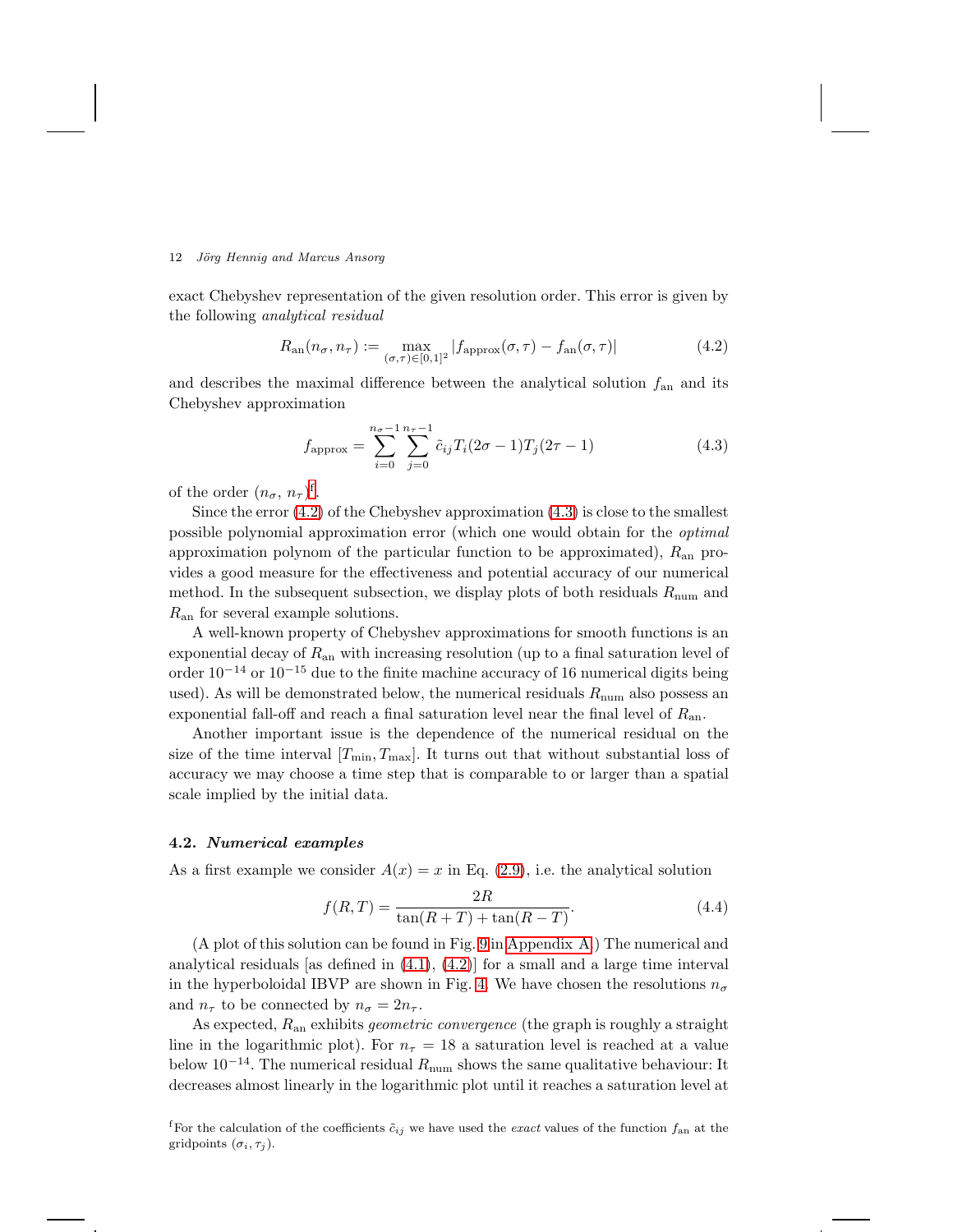



<span id="page-12-0"></span>Fig. 4. Plot of the numerical and analytical residuals for the example solution with  $A(x) = x$ . Parameters:  $n_{\sigma} = 2n_{\tau}$ ,  $T_{\text{min}} = 0.3$ . Left panel:  $T_{\text{max}} = 0.6$ . Right panel:  $T_{\text{max}} = 1.2$ . (Note that with the latter value of  $T_{\text{max}}$  a fairly large time interval is realized since future time-like infinity is characterized by  $T = \pi/2 = 1.57...$ 

a value of about  $10^{-12}$  for  $n<sub>\tau</sub> = 17$  in the case of the small time interval and also at almost  $10^{-12}$  for  $n<sub>\tau</sub> = 20$  in the case of the large time interval. Thus approximately the same accuracy of about 12 correct digits can be obtained for both the small and the large time interval.

We study the solution in question with  $A(x) = x$  also as a standard Cauchy problem. The numerical result is presented in Fig. [5.](#page-12-1) The final saturation level of about  $10^{-13}$  (which is reached for  $20 \times 20$  collocation points in each numerical domain) is even below the final level in the hyperboloidal problem. The reason for this might be the particular treatment of the points  $i^0$  and  $i^+$ , see Sec. [3.1.](#page-6-0)



<span id="page-12-1"></span>Fig. 5. Numerical accuracy in the standard Cauchy problem with  $A(x) = x$ . The numerical resolutions are chosen to be related by  $n_{\sigma} = n_{\tau}$  in both subdomains.

A number of further numerical examples for the hyperboloidal IBVP are summarized in Tab. [1.](#page-13-1) (For plots of these solutions see Fig. [12](#page-22-0) in [Appendix](#page-21-1) A.) The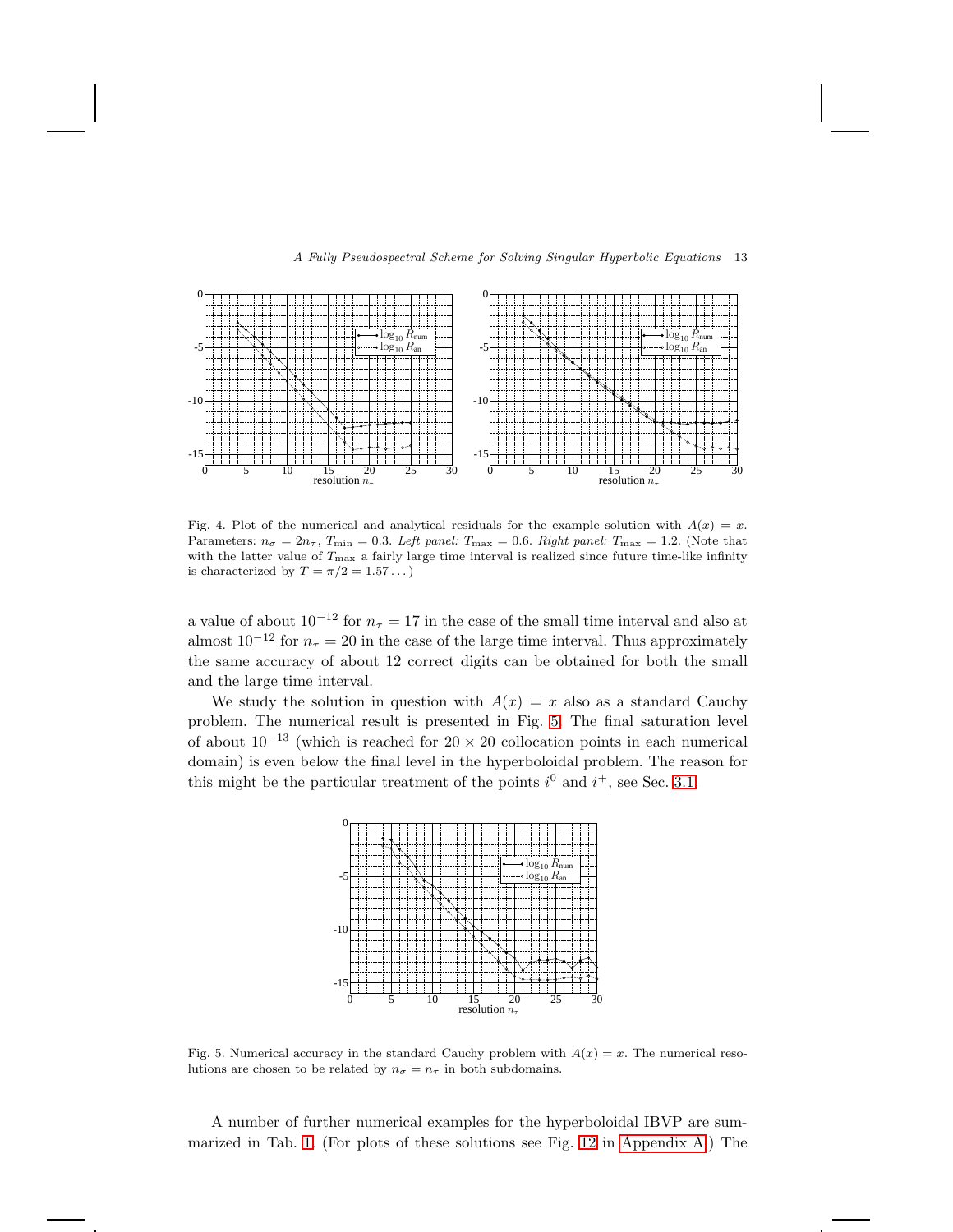corresponding plots of the numerical accuracies are shown in Fig. [6.](#page-14-0) In these examples, a saturation level between  $10^{-10}$  and  $10^{-13}$  is reached for sufficiently large spectral resolutions. An exception is example F, which describes an initial pulse on a compact support. Even with a resolution of  $n_{\sigma} = 160$ ,  $n_{\tau} = 40$  (where the saturation level is not yet reached) the numerical solution is correct only in the first 8 digits. This follows from the fact that a very accurate spectral approximation of a non-analytic  $C^{\infty}$ -function requires high resolution. As a consequence, the numerical techniques become expensive.

<span id="page-13-1"></span>

|     | A(x)                                                                                        | Remark                                                                                    | $T_{\rm min}$ | $T_{\rm max}$ | $n_{\sigma}$ |
|-----|---------------------------------------------------------------------------------------------|-------------------------------------------------------------------------------------------|---------------|---------------|--------------|
| (A) | $rac{1}{b}$ sin( <i>bx</i> ) with $b = 10$                                                  | arbitrary number of<br>minima and maxima<br>depending on $b$                              | 0.3           | 0.6           | $2n_{\tau}$  |
| (B) | $\frac{1}{b}\sin(bx)$ with $b=20$                                                           | cf. $(A)$                                                                                 | 0.3           | 0.6           | $2n_{\tau}$  |
| (C) | $(x-T_{\min})^2(x-T_{\min}+1)$                                                              | incoming "hill"                                                                           | 0.3           | 1.2           | $2n_{\tau}$  |
| (D) | $e^{-64(x-0.7)^2}$                                                                          | incoming Gauss-like<br>pulse, reflected at<br>$R=0$ , outgoing with<br>inversed amplitude | 0.3           | 1.0           | $2n_{\tau}$  |
| (E) | $e^{-64(x-1.1)^2} - e^{-64(x+0.1)^2}$                                                       | two Gauss-like pulses<br>crossing each other                                              | 0.3           | 0.9           | $2n_{\tau}$  |
| (F) | $-30e^{-\frac{1}{(x+0.8)(0.2-x)}}$<br>$\text{(if } -0.8 < x < 0.2,$<br>otherwise $A(x) = 0$ | outgoing pulse with<br>compact support<br>$(C^{\infty}$ , not analytic)                   | $0.3\,$       | $0.6\,$       | $4n_{\tau}$  |

Table 1. List of the further numerical examples for the hyperboloidal IBVP, see Figs. [6](#page-14-0) and [12.](#page-22-0)

### <span id="page-13-0"></span>5. Other Equations

The numerical examples presented in the previous section provide evidence for the fact that highly accurate solutions to the wave equation can be obtained using a fully pseudospectral scheme. In this section we demonstrate that the method also works in the case of other differential equations. We discuss two particular modifications of the wave equation: an inhomogeneous wave equation and a nonlinear wave equation.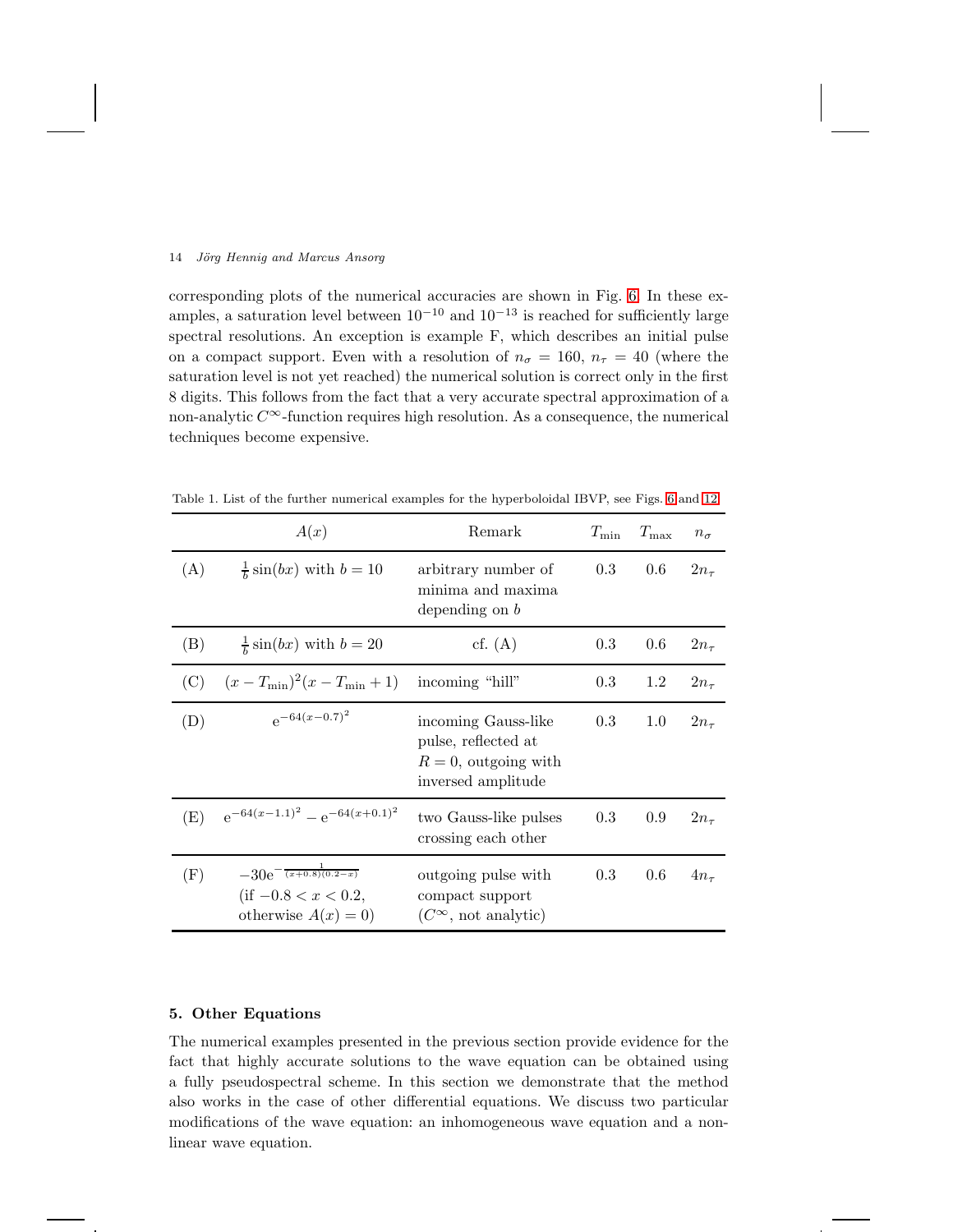

<span id="page-14-0"></span>Fig. 6. The residuals of the examples for the hyperboloidal IBVP in Tab. [1,](#page-13-1) see Fig. [12.](#page-22-0)

# 5.1. Inhomogeneous wave equation

An interesting feature of time evolution problems in General Relativity is the possible formation of singularities from completely regular initial data, e.g. the scenario of the formation of a black hole from a collapsing star. For this reason we investigate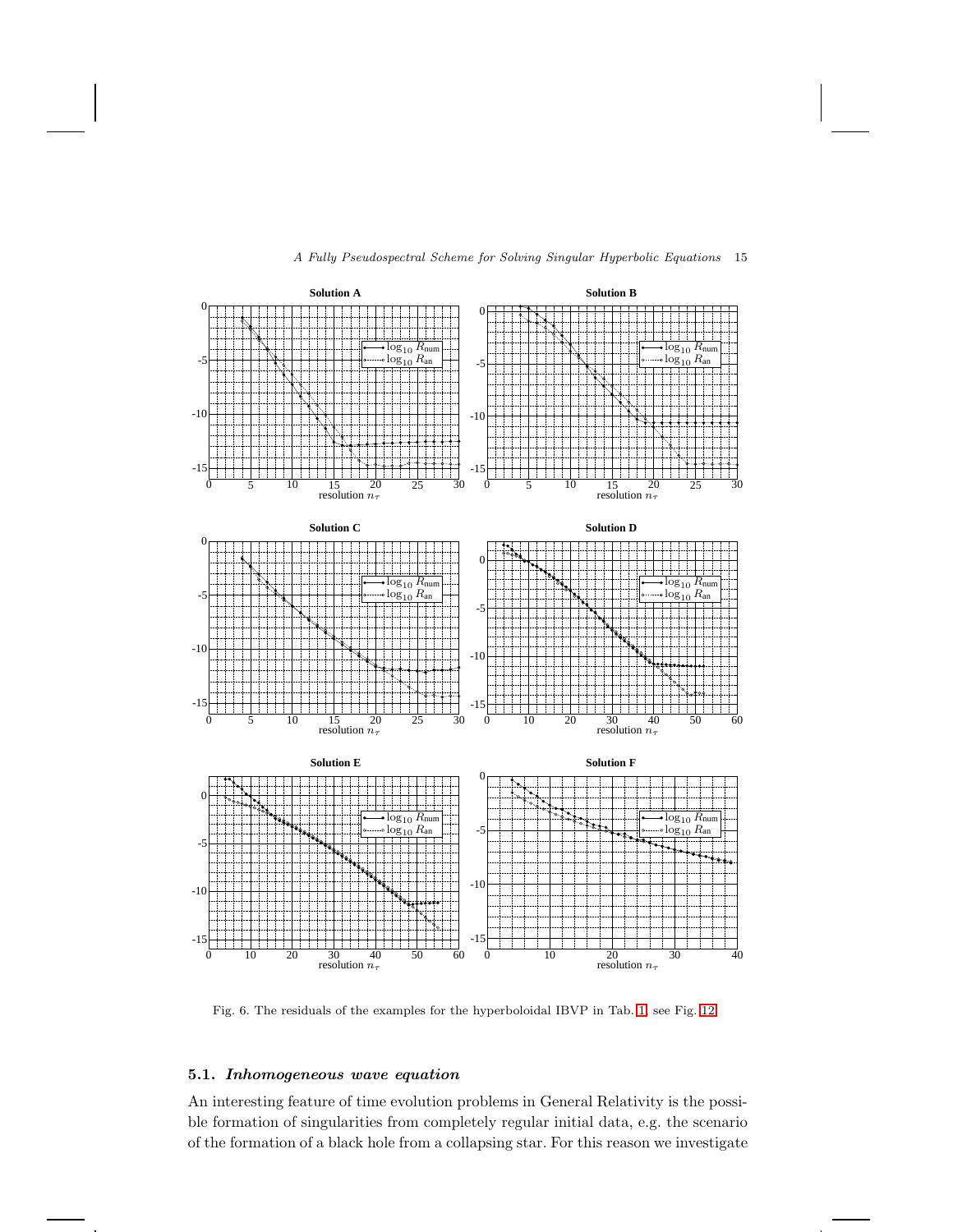the applicability of our numerical method to an example solution which develops a pole like singularity. In particular we study how closely to this critical point the numerical domain can be located. Since solutions to the homogeneous linear wave equation do not develop singularities from regular initial data, we consider a particular inhomogeneous linear wave equation,

<span id="page-15-0"></span>
$$
QP(f_{,RR} - f_{,TT}) + 2\frac{(Q^2 + P^2)f_{,R} + (Q^2 - P^2)f_{,T}}{\sin(2R)} = I(R,T),\tag{5.1}
$$

where the right hand side  $I(R, T)$  is taken such that f develops a pole after a finite time. This property is guaranteed by choosing the solution

<span id="page-15-1"></span>
$$
f(R,T) = \frac{1}{(R^2 - R_0^2)^2 + (T^2 - T_0^2)^2},\tag{5.2}
$$

which is singular for  $R = R_0$ ,  $T = T_0$ . From this expression we can calculate the corresponding inhomogeneity  $I$  as well as the initial data. Equation [\(5.1\)](#page-15-0) can be solved in the same manner as the homogeneous wave equation. Note that the boundary conditions at  $\mathscr{I}^+$  and at the "exeptional points", cf. Sec. [3.4,](#page-8-0) take on a different form. At  $\mathscr{I}^+$ , instead of [\(2.11\)](#page-5-1) we impose the condition

$$
4\sin(2R)(f_{,R} - f_{,T}) = I.
$$
\n(5.3)

For  $\sigma = \tau = 0$  we rewrite [\(3.14\)](#page-9-2) accordingly:

$$
3f_{,RR} - f_{,TT} - 4\tan Tf_{,T} = \frac{I}{2\cos^2 T}.
$$
\n(5.4)

Finally, at  $\sigma = 1$ ,  $\tau = 0$ , we replace [\(3.15\)](#page-9-3) by the condition

$$
2\sin(2R)(f_{,RR} + f_{,TT} - 2f_{,RT}) = I_{,R}.\tag{5.5}
$$

The residuals for the numerical solution of the hyperboloidal IBVP with the exact solution [\(5.2\)](#page-15-1) are shown in Fig. [7.](#page-16-0) In [7a](#page-16-0)-c, the solution is calculated in a hyperboloidal domain with a fixed value of  $T_{\min} = 0.3$  and increasing maximal time values  $T_{\text{max}}$  approaching the singularity. One observes that more and more resolution with respect to the time direction is required in order to reach the saturation level. Furthermore, the maximal accuracy obtained decreases slightly. However, even in a small vicinity of the pole, the solutions are very accurate for a sufficiently large resolution.

In Fig. [7d](#page-16-0), the inhomogeneous wave equation is solved within a narrow hyperboloidal strip with  $T_{\min} = 1.1$  and  $T_{\max} = 1.2$ . Although the singularity (located at  $R_0 = 0.1, T_0 = 1.3$  is close to this domain, the solution is highly accurate (11 correct digits) and the numerical saturation is reached for a moderate value of  $n_{\tau} = 20.$ 

The above examples demonstrate the applicability of our fully spectral method to solutions which encounter a singular behaviour. The numerical solutions being obtained retain high accuracy, provided that an appropriate resolution is chosen.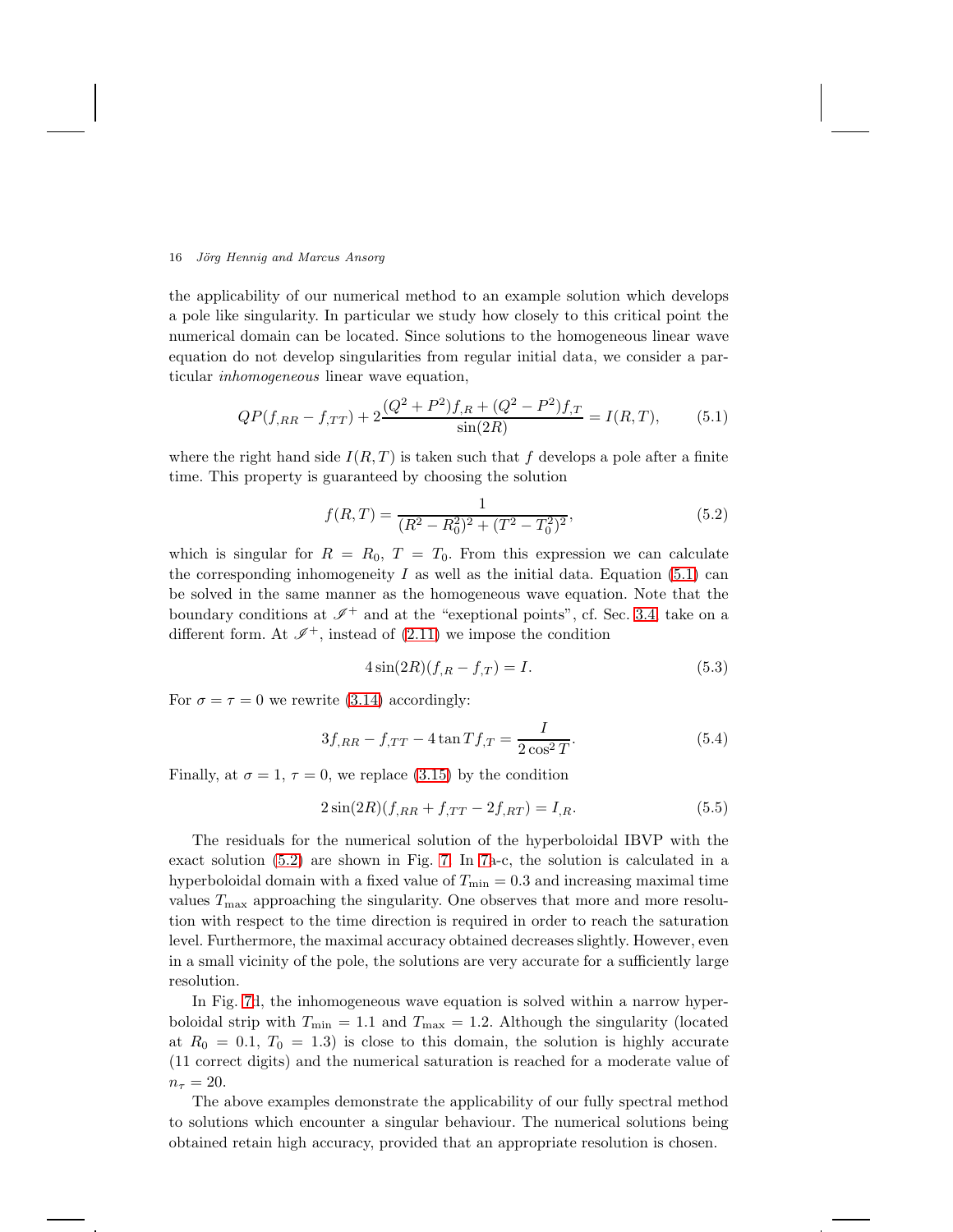

<span id="page-16-0"></span>Fig. 7. The residuals  $R_{\text{num}}$  and  $R_{\text{an}}$  for solutions of the inhomogeneous wave equation, being calculated on different time intervals  $[T_{\text{min}}, T_{\text{max}}]$ . The pole is located at  $R_0 = 0.1, T_0 = 1.3$ . A plot of the solution is shown in Fig. [10](#page-21-2) in [Appendix A.](#page-21-1)

### 5.2. Non-linear wave equation

In the preceding sections we have studied *linear* differential equations. However, in view of future applications in General Relativity, it is interesting to apply our numerical method to *non-linear* equations. (In an appropriate formulation, the Einstein equations reduce to a set of non-linear wave equations.)

To this end, we consider the example equation

<span id="page-16-2"></span>
$$
\Box f \equiv f_{,rr} + \frac{2}{r} f_{,r} - f_{,tt} = \lambda \left[ r(f_{,r}^2 - f_{,t}^2) + 2ff_{,r} + \frac{1}{r} f^2 \right] \tag{5.6}
$$

with  $\lambda =$  constant. The [g](#page-16-1)eneral solution (regular at  $r = 0$ ) is given by

$$
f(r,t) = -\frac{1}{\lambda r} \ln \left[ 1 + \lambda \left( a(t+r) - a(t-r) \right) \right].
$$
 (5.7)

<span id="page-16-1"></span><sup>g</sup>The solution can be obtained by writing f as  $f(r, t) = \Phi(r, t)/r$  and introducing null coordinates  $u = r + t$ ,  $v = r - t$ . Then, Eq. [\(5.6\)](#page-16-2) reduces to  $\Phi_{,uv} = \lambda \Phi_{,u} \Phi_{,v}$ , which can be solved easily.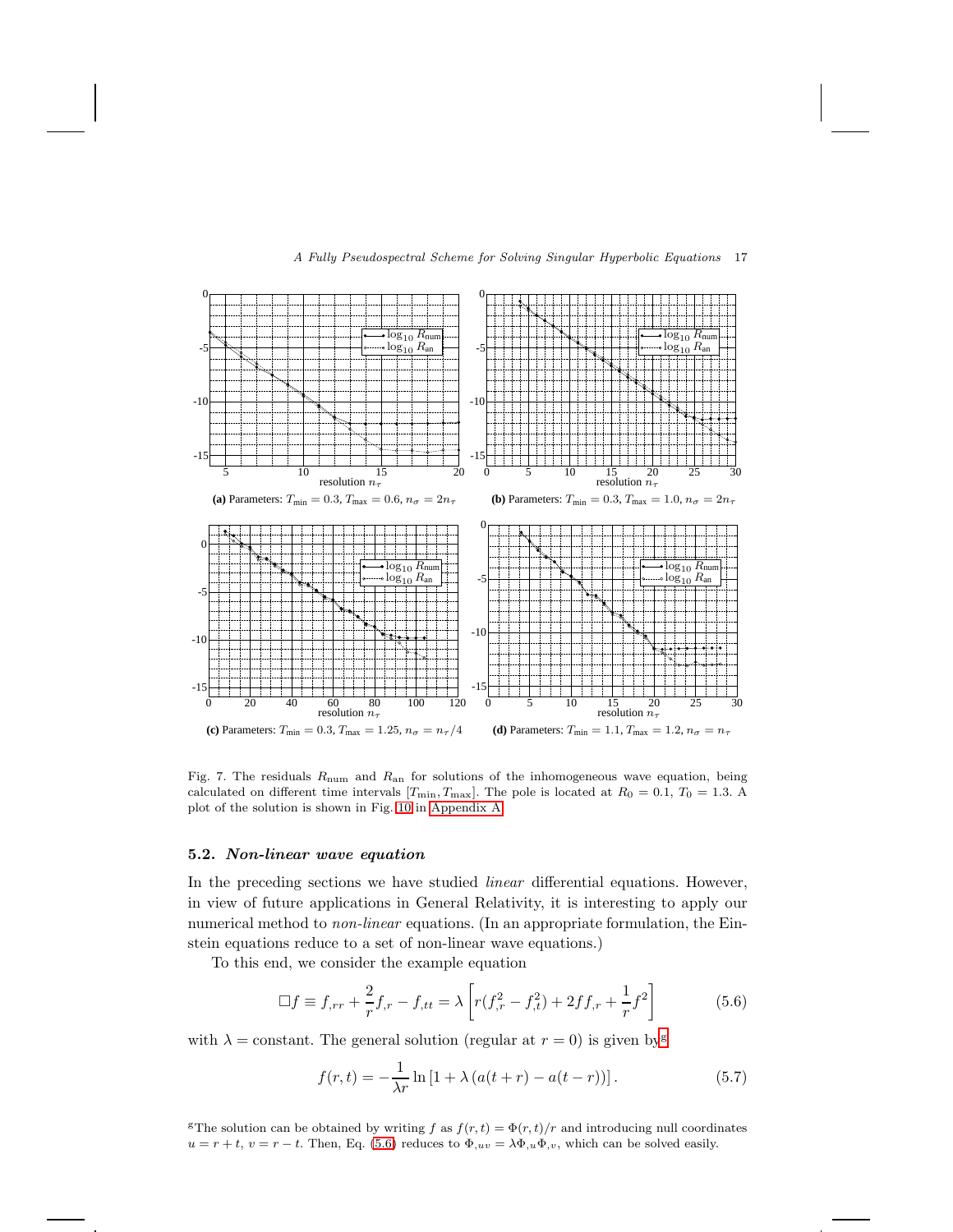We introduce again the coordinates R and T [see  $(2.5)$ ] and obtain the non-linear wave equation

$$
QP \left[ QP(f_{,RR} - f_{,TT}) + \frac{2}{\sin(2R)} \left[ (Q^2 + P^2)f_{,R} + (Q^2 - P^2)f_{,T} \right] \right]
$$
  
=  $\lambda \left[ \sin(2R)QP(f_{,R}^2 - f_{,T}^2) + 2f \left[ (Q^2 + P^2)f_{,R} + (Q^2 - P^2)f_{,T} \right] + 4 \frac{QP}{\sin(2R)} f^2 \right]$  (5.8)

with  $Q$  and  $P$  as defined in  $(2.7)$ . The general solution reads

<span id="page-17-0"></span>
$$
f(R,T) = -\frac{2}{\lambda} \frac{\ln\left[1 + \lambda(A(T+R) - A(T-R))\right]}{\tan(R+T) + \tan(R-T)}.
$$
\n(5.9)

As with the linear wave equation, the boundary conditions can be obtained by analyzing the equation at the singular points. In this manner we find the conditions

$$
Q^2 f_{,R} = \lambda f^2
$$
 at  $R = 0$ ,  $f_{,R} - f_{,T} = 0$  at  $\mathscr{I}^+$  (5.10)

and, additionally, at the "exceptional points" (see Sec. [3.4\)](#page-8-0)

$$
3f_{,RR} - f_{,TT} - 4\tan Tf_{,T} = \frac{4\lambda}{\cos^2 T} f_{,R} \quad \text{at} \quad \sigma = 0, \tau = 0,
$$
 (5.11)

and

$$
f_{,RR} + f_{,TT} - 2f_{,RT} = 0 \quad \text{at} \quad \sigma = 1, \tau = 0. \tag{5.12}
$$

Note that in the limit  $\lambda \to 0$  one recovers the boundary conditions of the *linear* wave equation.

As an example we choose the particular solution [\(5.9\)](#page-17-0) obtained for  $A(x) = x$ (see Fig. [11](#page-21-3) in [Appendix A\)](#page-21-1). Again, we read off the corresponding initial data and apply our numerical method to solve the IBVP. The results are displayed in Fig. [8.](#page-17-1)



<span id="page-17-1"></span>Fig. 8. The numerical and analytical residuals for the example solution to the non-linear wave equation with  $A(x) = x$ , see [\(5.9\)](#page-17-0). Parameters:  $\lambda = 1$ ,  $n_{\sigma} = 2n_{\tau}$ ,  $T_{\min} = 0.3$ . Left panel:  $T_{\max} =$ 0.6. Right panel:  $T_{\text{max}} = 1.2$ , see Fig. [11](#page-21-3) for a plot of the solution.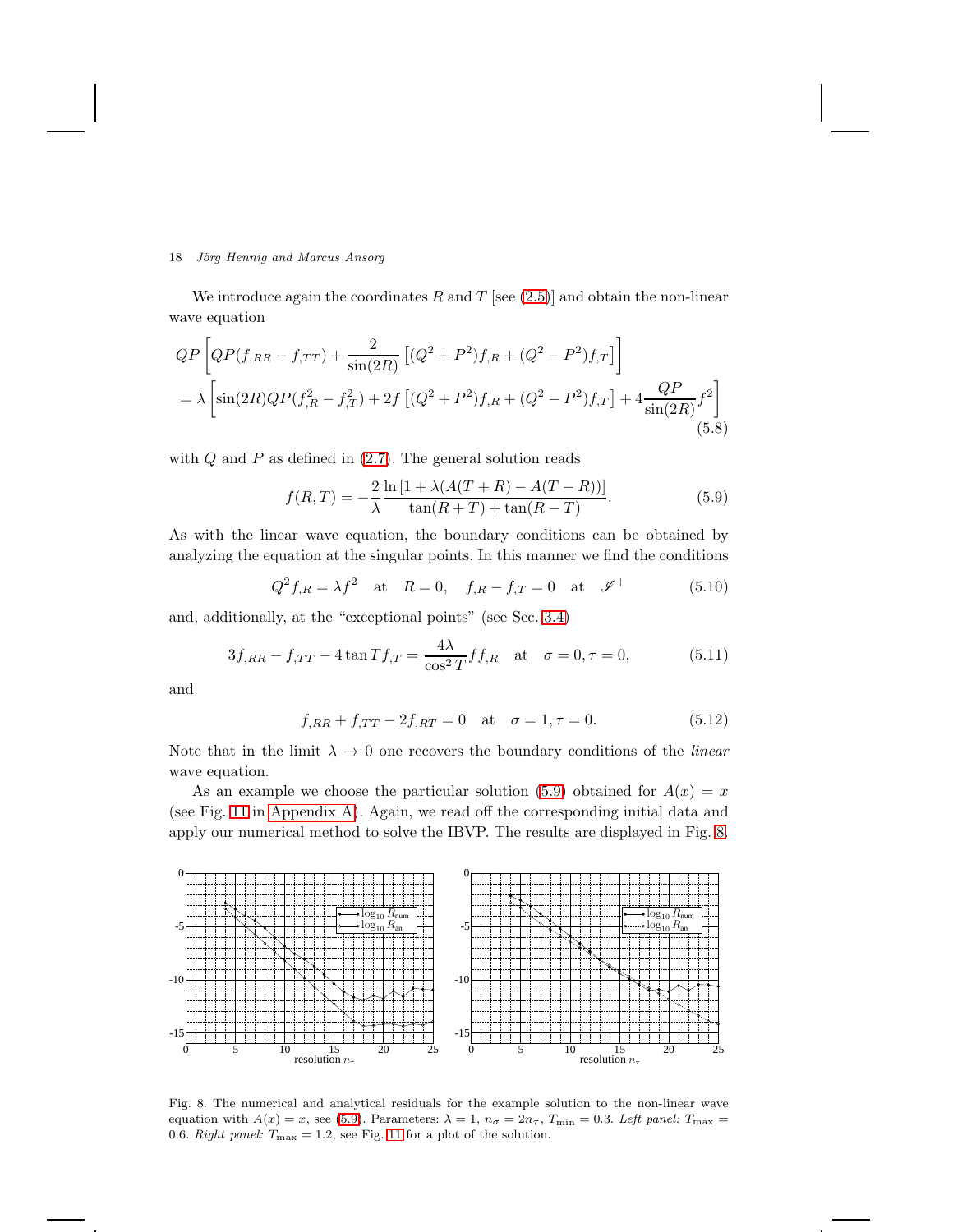We have solved the hyperboloidal IBVP for both a small and a large time interval (left and right panel in Fig. [8\)](#page-17-1). One finds a numerical accuracy of about 10 to 11 correct digits. Hence, the solution is nearly as precise as the corresponding example solution of the *linear* wave equation with  $A(x) = x$ , cf. Fig. [4.](#page-12-0)

# <span id="page-18-0"></span>6. Regularized wave equation

An important point in the preceding discussion of the wave equation is the degeneracy at  $\mathscr{I}$ , which is a consequence of the conformal approach. This degeneracy provided us with a particular first order boundary condition to be imposed at  $\mathscr{I}$ . As an alternative to the numerical solution of this *singular* equation, we investigate in this section a regularized version. The motivation behind this study is our future goal of solving the Einstein equations numerically on a conformally compactified space-time. Note that a regular formulation of Einstein's equations can be identified (Friedrich's regular conformal field equations, [\[9\]](#page-23-10)).

For the derivation of the regularized wave equation, consider two conformally related *n*-dimensional metrics  $g$  and  $\bar{g}$  with

$$
\bar{g}_{\mu\nu} = \Omega^2 g_{\mu\nu},\tag{6.1}
$$

where  $\Omega = \Omega(x^{\mu})$  is a conformal factor. Then, the relation

$$
\left(\bar{\square} - \frac{n-2}{4(n-1)}\bar{R}\right)\left(\Omega^{1-\frac{n}{2}}f\right) = \Omega^{-1-\frac{n}{2}}\left(\square - \frac{n-2}{4(n-1)}R\right)f\tag{6.2}
$$

holds, see [\[16\]](#page-23-16).  $\overline{R}$  and R denote the Ricci scalars of the two conformal metrics, and  $\bar{\Box}$  and  $\Box$  are t[h](#page-18-1)e wave operators<sup>h</sup>. In our case we choose  $\Omega = PQ$  [cf. [\(2.6\)](#page-2-5)]. With  $n = 4, R = 0$  (flat Minkowski space-time),  $\overline{R} = 6$ , and with the definition  $\overline{f} := \Omega^{-1}f$ we obtain

$$
\Box f = \Box(\Omega \bar{f}) = \Omega^3 (\bar{\Box} - 1) \bar{f}. \tag{6.3}
$$

Hence, equivalently to the singular equation  $\Box f = 0$ , we may study the regular equation

<span id="page-18-2"></span>
$$
(\bar{\Box} - 1)\bar{f} \equiv \frac{1}{4}(\bar{f}_{,RR} - \bar{f}_{,TT}) + \frac{\bar{f}_{,R}}{\tan(2R)} - \bar{f} = 0.
$$
\n(6.4)

This equation does not reduce to a first order boundary condition at  $\mathscr{I}^+$ . For the completeness of the algebraic system discussed in section [3.4](#page-8-0) we therefore need to require the nonlinear second order wave equation as a condition there. (This second order boundary condition can be imposed since no "information from outside" can encounter the numerical domain, i.e. no ingoing characteristic crosses the boundary in question.)

Again we study an explicit example by looking at the hyperboloidal IBVP (C) in Tab. [1,](#page-13-1) but this time we solve the regular wave equation [\(6.4\)](#page-18-2). It turns out that

<span id="page-18-1"></span><sup>&</sup>lt;sup>h</sup> The wave operators are defined by  $\bar{\Box} = \bar{g}^{\mu\nu} \bar{\nabla}_{\mu} \bar{\nabla}_{\nu}$  and  $\Box = g^{\mu\nu} \nabla_{\mu} \nabla_{\nu}$ .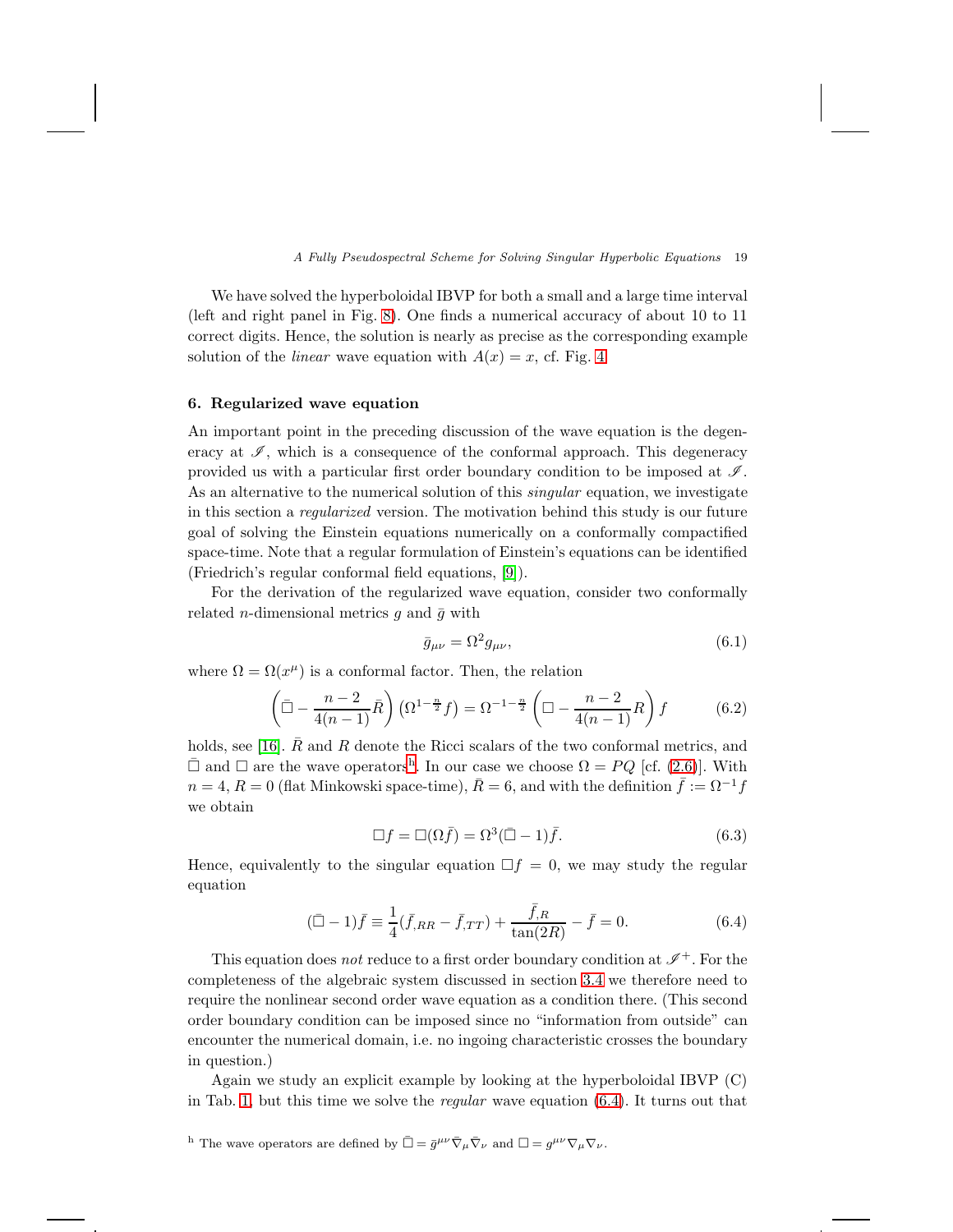this formulation of the problem also permits highly accurate numerical solutions. However, instead of 12 correct numerical digits (as in Fig. [6C](#page-14-0)) we obtain 11 digits, thereby loosing one order in the numerical accuracy.

Note that f possesses a similar accuracy as the normal derivative  $\partial f / \partial n$  with respect to ingoing characteristics. In particular, the content of outgoing radiation at  $\mathscr{I}^+$ , described by

$$
\bar{f}|_{\mathscr{I}^+} = \lim_{\Omega \to 0} \frac{f}{\Omega} \propto \frac{\partial f}{\partial n}|_{\mathscr{I}^+},\tag{6.5}
$$

is similarly precisely given by  $\bar{f}$  (calculated from the regularized wave equation) and by  $\partial f / \partial n$  (calculated from the singular wave equation).

We conclude that, remarkably, our spectral algorithm is applicable to both regular and degenerate wave equations. For the fully spectral scheme, the particular formulation of a given equation seems to play a subordinate role.

## <span id="page-19-0"></span>7. Discussion

In this paper, we constructed numerical solutions of hyperbolic equations utilizing a fully pseudospectral scheme. Combining this method with the concept of conformal infinity, we were able to obtain highly accurate solutions.

Interestingly, by means of the method presented, hyperbolic equations can be handled quite similarly to elliptic equations. There is no principal difference between the treatment of the spatial coordinate  $\sigma$  and that of the time coordinate  $\tau$  in the Chebyshev approximation [\(3.8\)](#page-8-1).

The formulation of boundary/initial values is, however, fundamentally different for elliptic and hyperbolic problems. In an elliptic problem, at each boundary one first order condition is required, i.e. a condition which contains no second order normal derivative with respect to the boundary in question. On the other hand, a hyperbolic problem requires knowledge of the unknown function and its normal (time-) derivative at the initial slice, i.e. two first order conditions there. The future boundary  $T = T_{\text{max}}$  is treated like an interior point, i.e. the hyperbolic equation provides a second order condition there. Note that any attempt to impose a first order cond[i](#page-19-1)tion at this boundary must fail<sup> $i$ </sup> — not only for our pseudospectral algorithm but for any numerical scheme.

The method being presented possesses a highly implicit character. The time evolution is not performed successively, moving from one time slice to the next, but the entire system is solved simultaneously instead. As a consequence, it turned out that for all our numerical examples it was not necessary to respect a Courant-Friedrichs-Lewy (CFL) condition. In fact, the spatial collocation points could be distributed much more densely than the time points.

<span id="page-19-1"></span><sup>i</sup>As an example, for the wave equation a particular Dirichlet type boundary value problem can be shown to admit infinitely many solutions.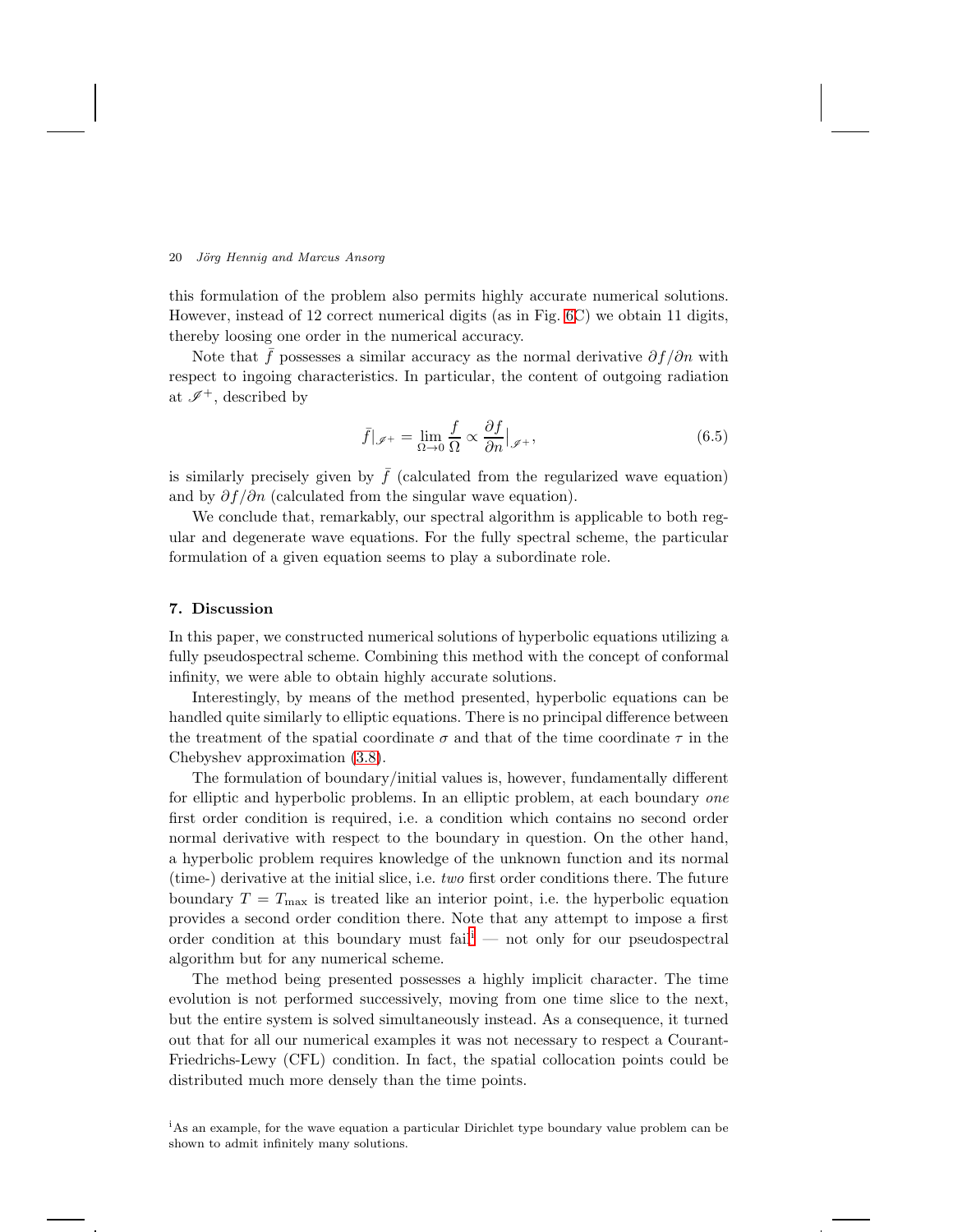We have demonstrated that for solutions which admit a rapidly converging Chebyshev expansion, the method leads to an accuracy of up to 12 or 13 correct digits (for a double precision code). In all examples being discussed, the numerical error  $(R_{num})$  is close to the analytical error  $(R_{an})$ , i.e. the algorithm proves to be very effective. Furthermore, a geometric convergence rate is exhibited, i.e. the error decreases exponentially with the resolution.

Our results encourage us to attempt to develop similar numerical techniques to solve the dynamical Einstein equations. As an interesting area of application we envision time evolution problems of perturbed axisymmetric equilibrium configurations (as e.g. rotating stars, rings or black holes with surrounding matter). Consequently, the method would permit a highly accurate stability analysis of such objects and a careful investigation of the emitted gravitational waves at  $\mathscr{I}$ .

In order to apply our pseudospectral scheme to such problems, it will be necessary to cover the space-time with more than a single computational domain. (At least separate domains for matter and vacuum regions are required.) For the treatment of non-spherically symmetric equations (i.e. higher dimensional problems), the computationally expensive direct matrix inversion in the Newton Raphson method needs to be replaced by an iterative inversion method, as already mentioned earlier. We believe that through the implementation of appropriate technical details our method becomes applicable to the solution of such physically interesting problems.

## Acknowledgments

We would like to thank Helmut Friedrich, Jérôme Novak, Silvano Bonazzola, and David Petroff for many valuable discussions. This work was supported by the Deutsche Forschungsgemeinschaft (DFG) through the Collaborative Research Centre SFB/TR7 "Gravitational wave astronomy".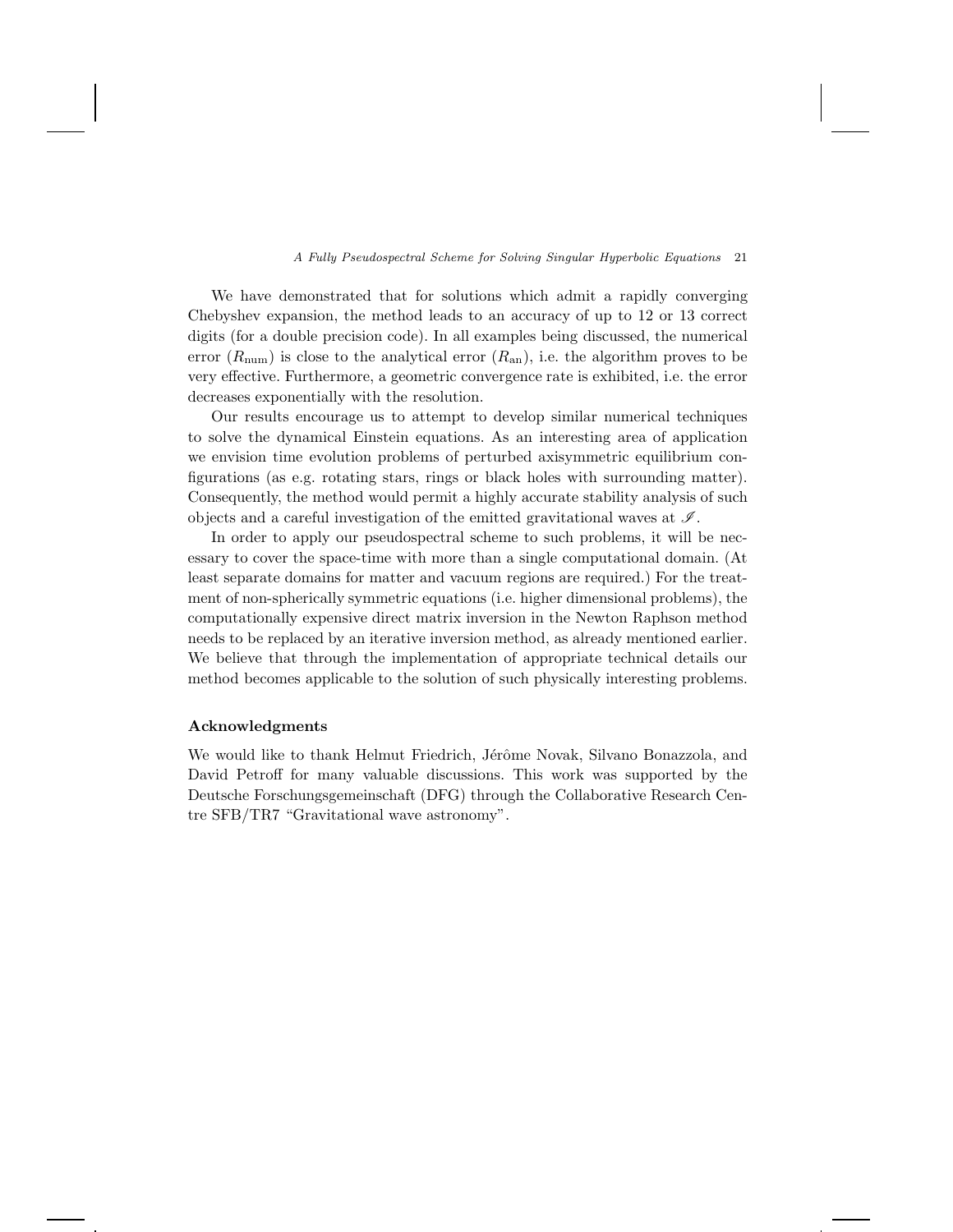# <span id="page-21-1"></span>Appendix A. Plots of the example solutions

Within this appendix we provide plots of all numerical example solutions to the linear, inhomogeneous and non-linear wave equation that we have studied in this paper.



PSfrag replacements

<span id="page-21-0"></span>Fig. 9. Solution to the linear wave equation with  $A(x) = x$ , cf. Figs. [4](#page-12-0) and [5.](#page-12-1)



<span id="page-21-2"></span>Fig. 10. Example solution to the inhomogeneous wave equation, cf. Fig. [7.](#page-16-0)





<span id="page-21-3"></span>Fig. 11. Example solution to the non-linear wave equation, cf. Fig. [8.](#page-17-1)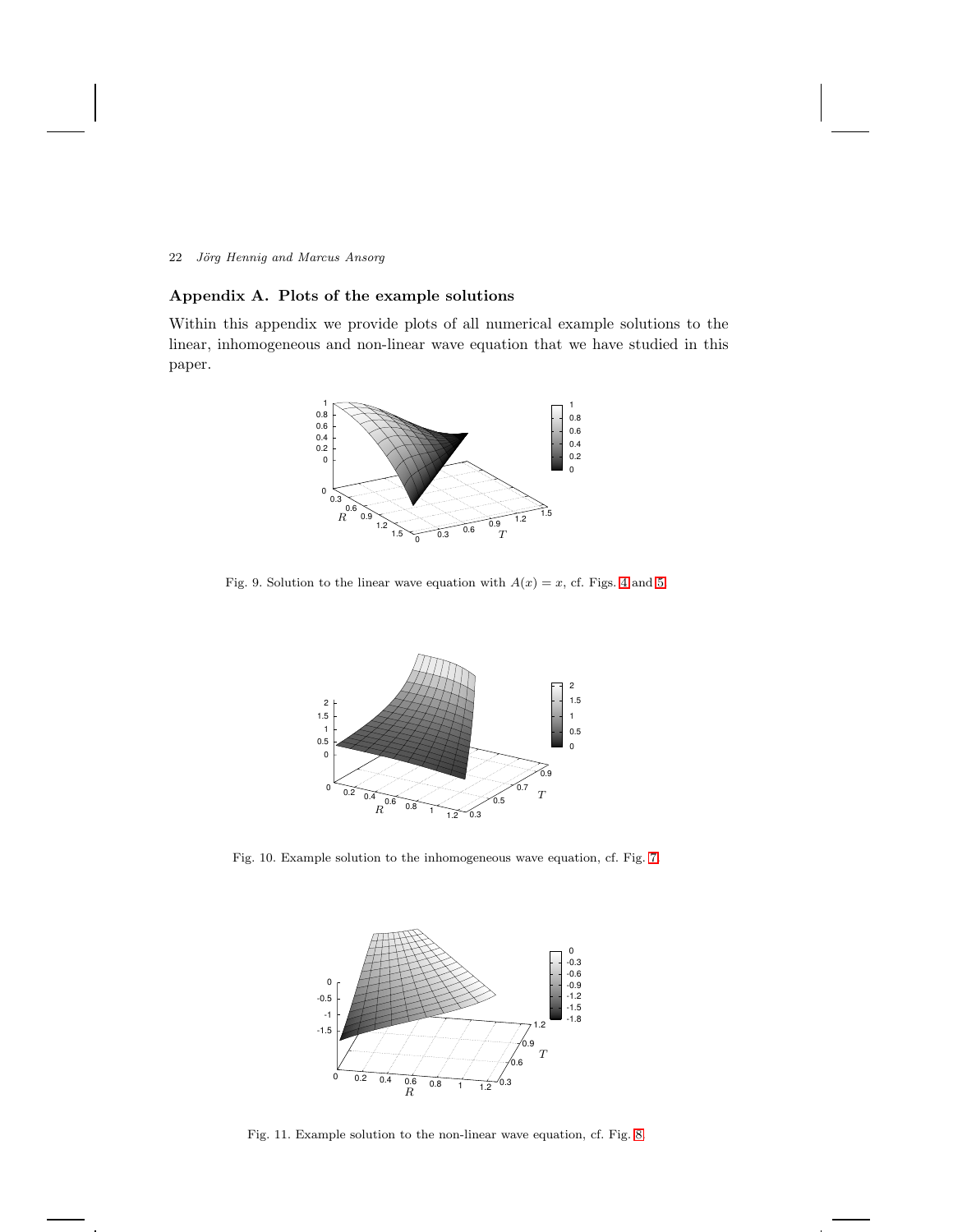

 $\frac{1}{1.4}$  0.3

R

# A Fully Pseudospectral Scheme for Solving Singular Hyperbolic Equations 23

PSfrag replacements

<span id="page-22-0"></span>Fig. 12. Numerical examples for the hyperboloidal IBVP of the linear wave equation in Tab. [1,](#page-13-1) cf. Fig. [6.](#page-14-0)

 $0 \t 0.2 \t 0.4 \t 0.6 \t 0.8 \t 1 \t 1.2 \t 0.3$ 

R